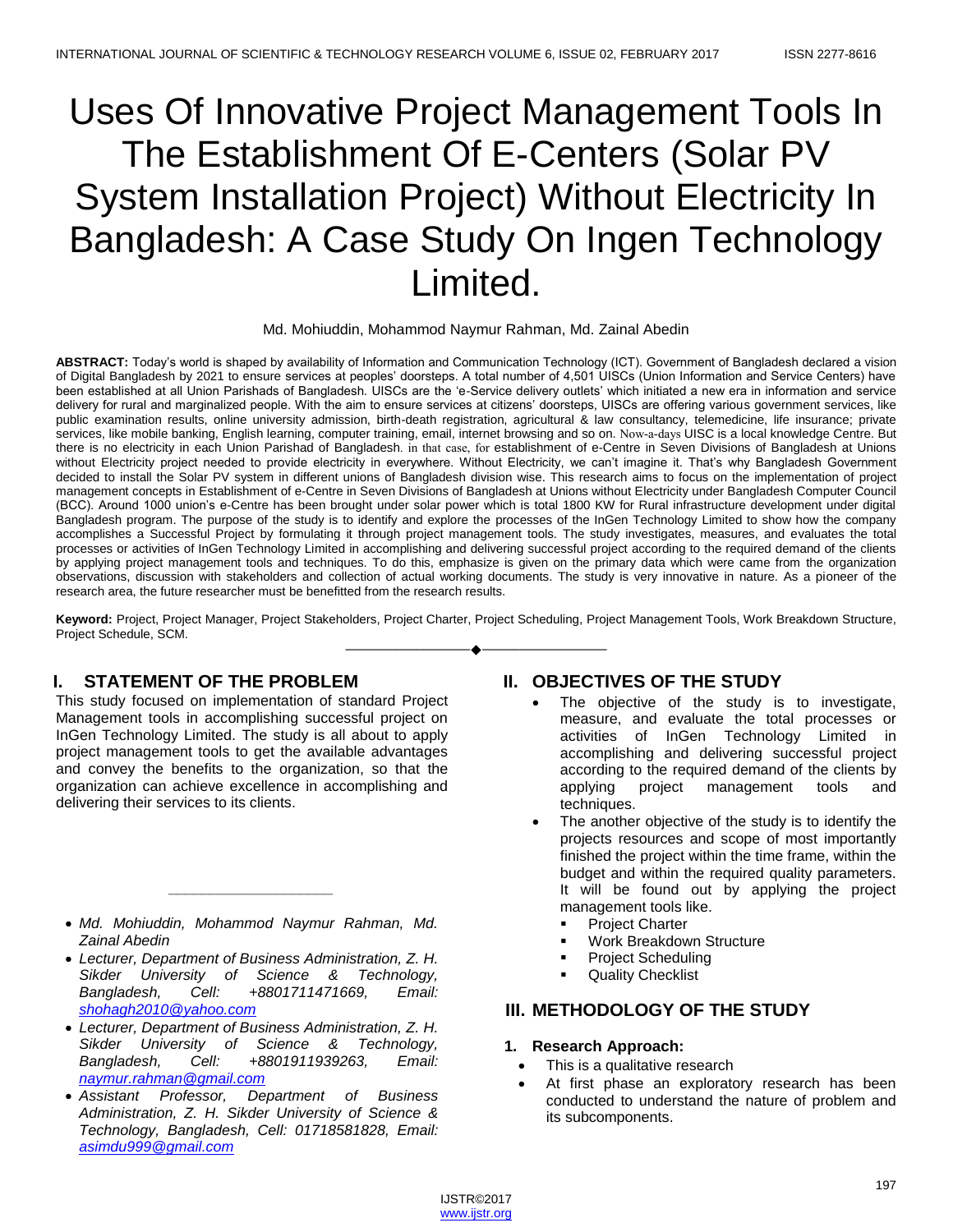## **2. Sources of Data**

To meet the research objectives both primary and secondary sources of data have been used. More emphasis is given on primary data to conduct the research program authentically.

## **a) Primary Source:**

- Observing the working process, procedures, and systems.
- Informal interviews with industry experts, stakeholders, and managers of InGen Technology Limited
- Observation of clients while taking services.
- Discussion with stakeholders.

## **b) Secondary Sources:**

- Books and articles on project managesment tools, marketing and promotion.
- Collection of actual working documents of the organization.
- Various websites

## **Data Analysis Techniques (Analysis Methods):**

- Using several templates and framework from project management tools, such as Project Charter, WBS, Project Scheduling, Quality Checklist etc.
- Using of Microsoft Project software for analyzing and presentation.
- Different Graphs, Tables, Charts and others instruments are used to make presentable the research results (Findings).

# **IV. InGen Technology Ltd. At a Glance:**

The company was formed in 2007 to promote eco-friendly renewable energy products in Bangladesh. Its product comprises of Solar and Alternate Power Solutions like Solar Power Packs, IPS, and UPS. InGen Technology Ltd. is one of the first local companies to team up with IDCOL (Infrastructure Development Company Limited) for its persuasive sales of eco-friendly equipment. Complimented with quality human resource our present representation expands in 60 locations in form of Branch offices and currently we have 18000+ subscribers for Solar Homes. InGen is also associated with Telecom operators across the country in Installation and Commissioning of Solar System to 100+ BTS sites. Currently over 1000 Unions under Digital Bangladesh Project have been fitted with InGen Solar Power Solution which has allowed Union Level Offices with power supply where National Grid isn't available. InGen has successfully completed a project as one of the biggest in Bangladesh under the Grid-tie System Project for the Bureau of Statistics, generating 201KW of power. It has also set up a 50KW Hybrid System for Hi-Tech Park at Kaliakoir. It is dealer of Ascot of Italy for their full range of Hybrid DC Generators. Its contribution to Green Energy reflects generation of around 7MW of electricity through Solar Power and 1MW through Solar Homes. It also pledges to play an active role in promoting Green Products to create a pollution free Bangladesh for our next generation.

# **V. Literature Review**

## **5.1 About Solar PV system business in Bangladesh**

Bangladesh is a massively power-deficient country with peak power shortages of around 25%. More than 60% of its people do not have access to the power grid. The country only produces 3500-4200 MW of electricity against a daily demand for 4000-5200 MW on average, according to official estimates. Solar energy is an ideal solution as it can provide grid less power and is totally clean in terms of pollution and health hazards. Since it saves money on constructing electricity transmission lines, it's economical as well. Little wonder that it is becoming popular in Bangladesh. The number of households using solar panels has now crossed the one million mark, the fastest expansion of solar use anywhere in the world. In 2002, just 7,000 households in Bangladesh were using solar panels, but now more than one million households, or five million people, are benefitting from solar energy. The Government of Bangladesh has also grasped the solar agenda, and the Prime Minister now has a 21.6 kilowatt solar power system for her office. Last year the Bangladesh Bank, the country's central bank, installed a solar system on the rooftop of its main building to reduce pressure on the demand for electricity. This solar system, expected to last about 20 years, has an 8-kilowatt capacity. The Government of Bangladesh has also withdrawn all the import tariff and VAT (Value Added Tax) on the raw materials of solar panels for the current fiscal year. In his budget speech, the Finance Minister Abul Mal Abdul Muhit said that Bangladesh gets about 250 to 300 sunny days on average per year (rainy days are not included). He added that since the maintenance cost is very low, we could massively increase the use of solar power in the country. The solar panel providers in Bangladesh are now expecting the price of batteries and accessories to drastically reduce. In fact, solar panels and accessories imported from countries in the developed world like Germany cost a lot, but the same panels manufactured in China cost much less. The requirements of power in a typical Bangladeshi home are very small – almost 1/10th that of a Western home. The government owned **[Infrastructure Development](http://www.idcol.org/)  [Company \(IDCOL\)](http://www.idcol.org/)** has been providing financing for these small solar panel projects in the country. **[The Asian](http://cdkn.org/2011/07/explosion-of-solar-power-in-bangladesh/www.adb.org)  [Development Bank](http://cdkn.org/2011/07/explosion-of-solar-power-in-bangladesh/www.adb.org) (ADB)** has been at the forefront in funding solar energy in Asian countries like Thailand, India and now Bangladesh. The ADB and the Government of Bangladesh have recently signed technical assistance grant agreements of \$3.3 million to provide renewable energy in rural areas with no access to grid electricity. The grant will provide \$25 subsidy per Solar Home Systems (SHS) to a total of 80,000 low-income end-users. The assistance will also promote biomass, biogas, and wind as alternative sources of energy. In addition, the grant will help the staterun IDCOL improve its administrative and monitoring capacities. ‗The assistance will support Bangladesh's efforts to increase access to electricity in remote rural areas and to reduce carbon emissions by overcoming market barriers for renewable energy development', said Thevakumar Kandiah, Country Director of ADB's Bangladesh Resident Mission. IDCOL estimates that each SHS saves at least \$61.80 worth of kerosene every year and reduces carbon dioxide emissions by 375 kilograms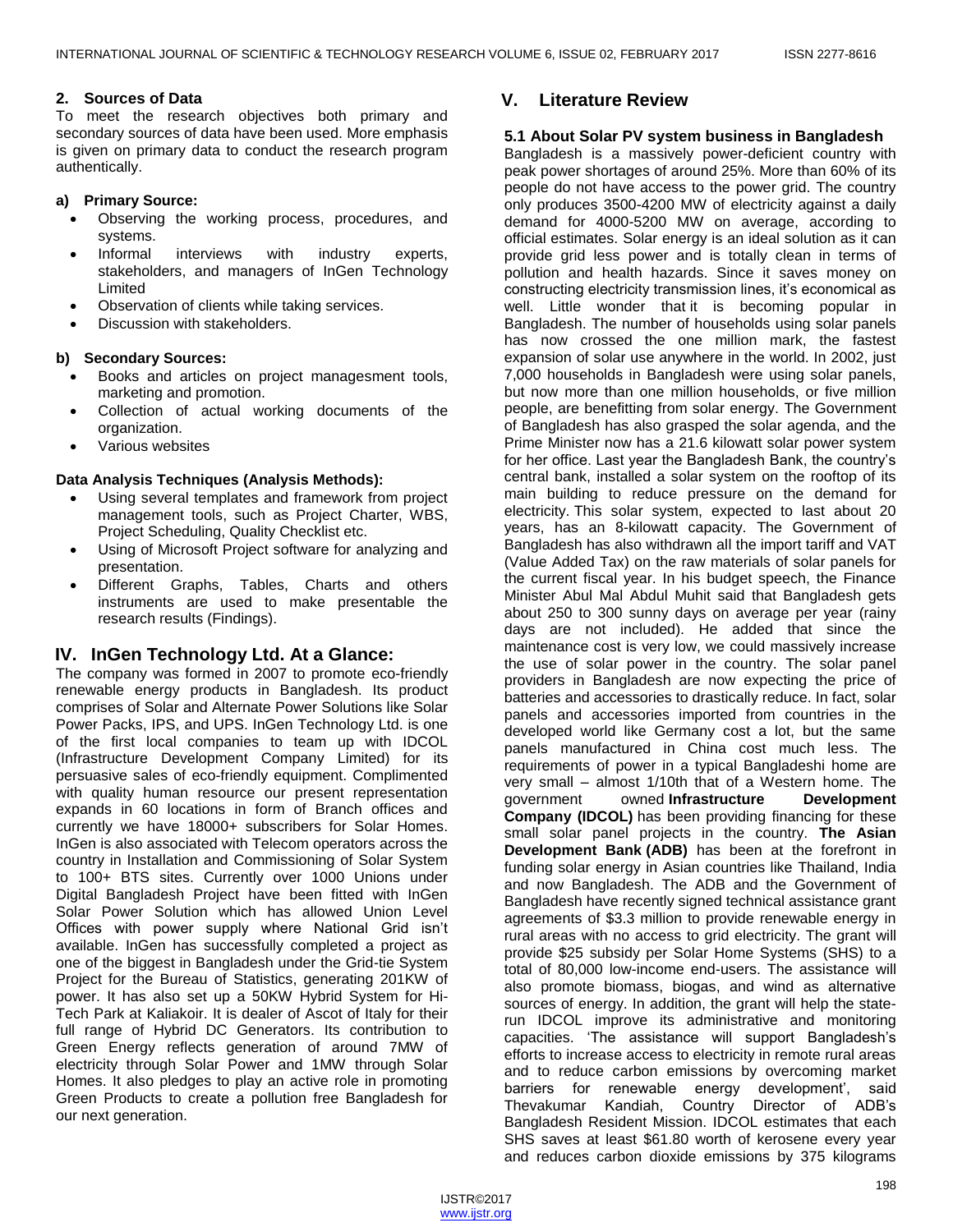annually as a result. Therefore, the 80,000 new SHSs to be installed through this grant assistance will bring a reduction of about 27,600 tons of carbon dioxide emissions a year. On the other hand the government also plans to implement a mega solar project by setting up a 500 MW solar panelbased power installation with financial support from the ADB. Such a project will require a huge investment of \$2-3 billion according to power ministry officials. As the lead agency, the power ministry has laid out a plan involving nine other ministries to implement this highly ambitious plan. Meanwhile, the Bangladesh Bank has set up a Tk. 200 million (US\$ 2.70 million) revolving fund for banks and financial institutions to give loans at low interest in the solar energy, biogas and effluent treatment sectors. A top official of the Bangladesh Bank noted that the lack of institutional financing for renewable energy is impeding effective growth and the use of environment-friendly technology. In the capital city, Dhaka, the power department has set a precondition of installing solar panels on buildings applying for new connections. In the villages, solar power is even being used to operate pumps for irrigation. Today both urban city dwellers and villagers in remote areas of Bangladesh are using solar energy.

## **5.2 Project Management**

**Project management** is the discipline of planning, organizing, securing, managing, leading, and controlling resources to achieve specific goals. A project is a temporary endeavour with a defined beginning and end (usually time-constrained, and often constrained by funding or deliverables), undertaken to meet unique goals and objectives, typically to bring about beneficial change or added value. The temporary nature of projects stands in contrast with business as usual (or operations), which are repetitive, permanent, or semi-permanent functional activities to produce products or services. In practice, the management of these two systems is often quite different, and as such requires the development of distinct technical skills and management strategies. Temporary means that every project has a definite beginning and ending. The end is reached when the project objectives have been achieved, or it becomes clear that the project objectives will not or cannot be met, or the need for the project no longer exists and the project is terminated. Temporary does not necessarily mean short in duration; many projects last for several years. In every case, duration of a project is finite as projects are not on-going efforts. A project creates unique deliverables – products, services or results. Projects can create –

- A product or artefact that is produced, quantifiable and can be either an end item in itself or a component item.
- A capability to perform a service, such as business functions supporting production or distribution.
- A result is outcomes or documents. For example, a research project develops knowledge that can be used to determine whether or not a trend is present or a new process will benefit the society.

Project management is the application of knowledge, skills, tools and techniques to project activities to meet the project requirements. It is a formal or informal and aids a project manager in effectively guiding a project to completion. Project management is accomplished through the application integration of the project management processes of initiating, planning, executing, monitoring & controlling and closing. Managing a project includes the following issues –

- **IDENTIFY** Identifying the project requirements.
- Establishing clear and achievable objectives.
- Balancing the competing demands for quality, scope, time and cost.
- Adapting the specifications, plans and approach to the different concerns and expectations of the various stakeholders.



*Relationship between project and stakeholders*

Project managers have to deal with "Triple Constraint". They are – project scope, time and cost in managing competing project requirements. Project quality is affected by these three factors. High quality products deliver the required product, service or result within scope, on time and within budget. These factors are correlated in such a manner that any change in one will affect the others. Therefore, managers have to deal with uncertainty to reduce the impact on the project objectives. Project management is viewed as a number of interlinked processes. It is a series of actions directed towards a particular result. The project management process group includes the following steps –

- Initiating processes
- Planning processes
- Executing processes
- Monitoring and controlling processes.
- Closing processes.

Project includes several knowledge areas which are equally important to meet the project objectives. They are as follows –

- Core knowledge areas
	- o Project scope management
	- o Project time management
	- o Project cost management
	- o Project quality management
- $\div$  Facilitating knowledge areas
	- o Project human resource management
	- o Project communications management
	- o Project risk management
	- o Project procurement management
- $\div$  Integrating knowledge area
	- o Project integration management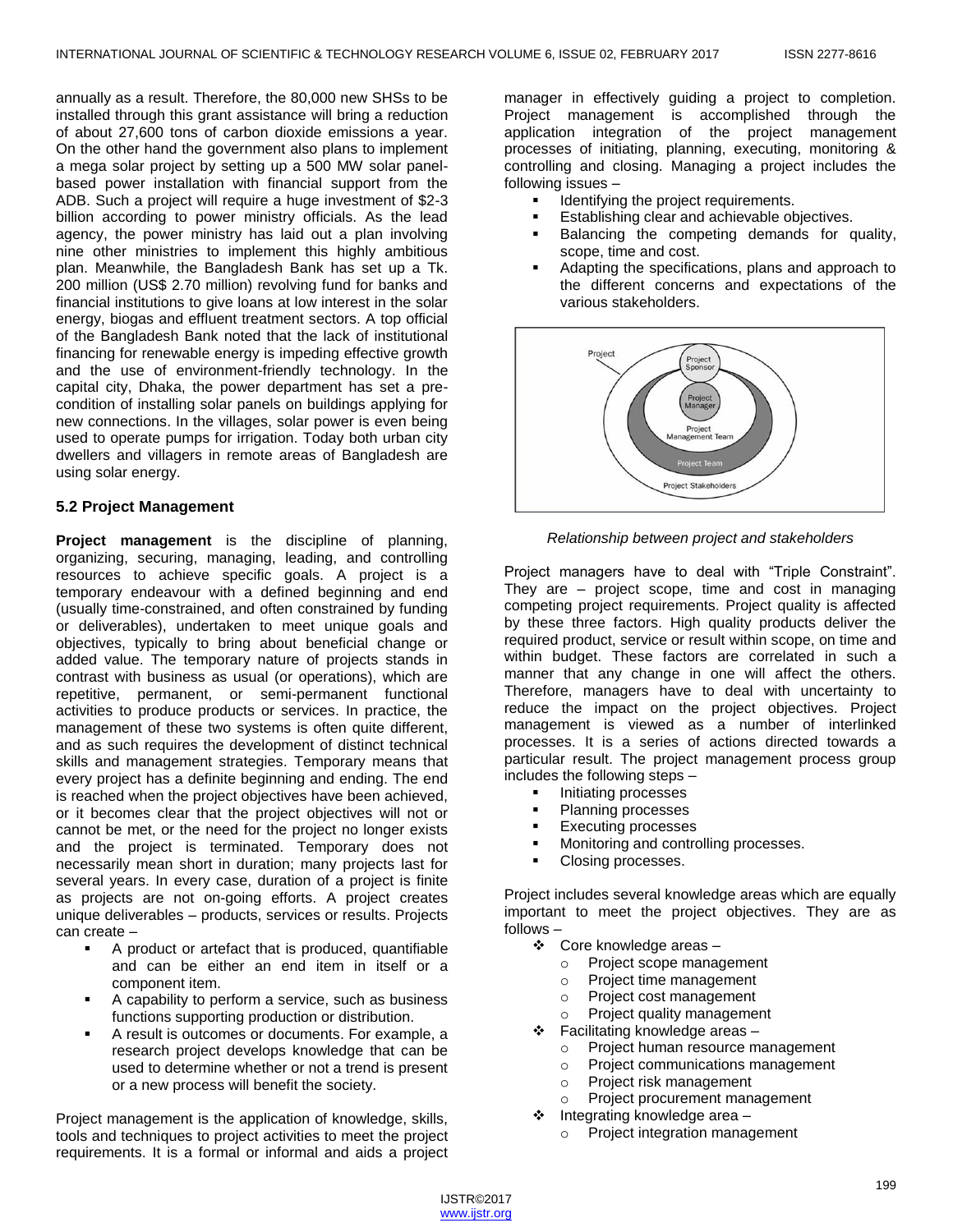## **Managing a Project**

Project management is the application of knowledge, skills, tools and techniques to project activities to meet the project requirements. It is a formal or informal and aids a project manager in effectively guiding a project to completion. Project management is accomplished through the application integration of the project management processes of initiating, planning, executing, monitoring & controlling and closing.

It includes the following issues –

- Identifying the project requirements.
- Establishing clear and achievable objectives
- Adapting the specifications, plans and approach to the different concern and expectation of the various stakeholders.
- Balancing the competing demands for targeting quality with respect to the triple constraints: scope, cost and time.



*Project Management Triple Constraints*

Project managers have to deal with "Triple Constraint". They are – project scope, time and cost in managing competing project requirements. Project quality is affected by these three factors. High quality products deliver the required product, service or result within scope, on time and within budget. These factors are correlated in such a manner that any change in one will affect the others. Therefore, managers have to deal with uncertainty to reduce the impact on the project objectives.

#### **Organizational Structure**

The structure of the performing organization often constrains the availability of resources in a spectrum from functional to projectile, with a variety of matrix structures in between. The following figure shows key project related characteristics of the major types of organizational structures –



#### **Project Management Process Groups**

A process is a series of actions directed toward a particular result. Project management is viewed as a number of interlinked processes. The processes are presented as discrete elements with well-defined interfaces. The process groups and their constituents guide to apply appropriate project management knowledge and skills during the project. In addition, the application of the project management processes to a project is iterative and many processes are repeated and revised during the project. The project manager and the project team are responsible for determining the processes to achieve the objectives.

Project management process groups comprises of the following processes –

- **Initiating processes** Defines and authorizes the project or a project phase.
- **Planning processes** Defines and refines objectives, and plans the course of actions required to attain the objectives and scope the project was taken to address.
- **Executing processes** Integrates people and other resources to carry out the project management plan for the project
- **Monitoring and controlling processes** Regularly measures and monitors progress to identify variances from the project management plan so that corrective action can be taken when necessary to meet project objectives.
- **Closing processes** Formalizes acceptance of the product, service or result and brings the project or a project phase to an orderly end.





#### **Project Integration Management**

The project integration management knowledge area includes the processes and activities required to identify, define, combine, unify and coordinate the various processes and project management activities within the project management process groups. In the project management context, integration includes characteristics of unification, consolidation, articulation and integrative actions that are crucial to project completion and satisfying stakeholder expectations. Integration is primarily concerned with effectively integrating the processes among the project management process groups that are required to accomplish project objectives within organization's defined procedures.

*Organizational Structure Strong Project Management Matrix*

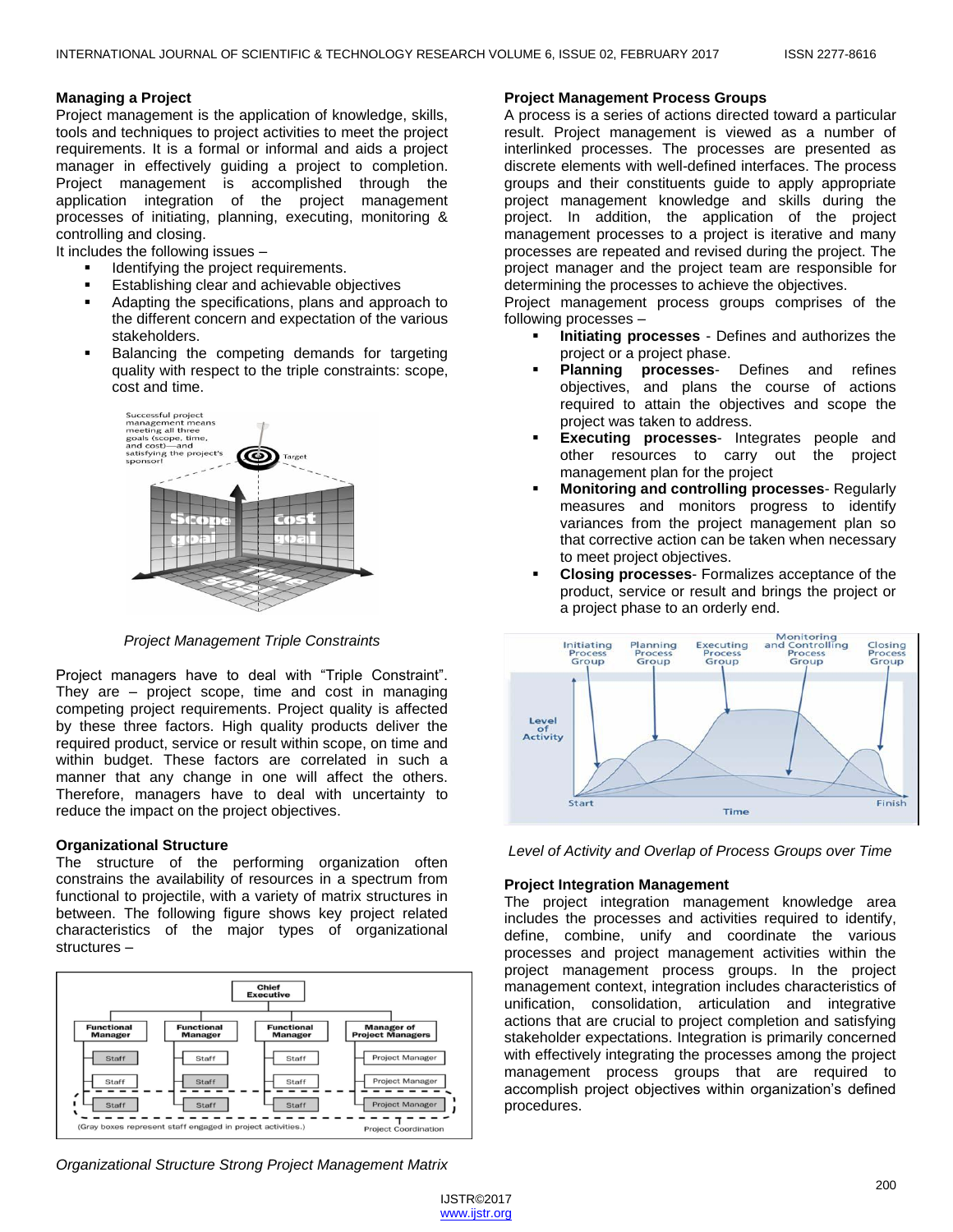#### **Project integration management processes includes –**

- Developing the project charter that formally authorizes a project or a project phase.
- Developing the preliminary project scope statement that provides a high-level scope narrative.
- Documenting the actions necessary to define, prepare, integrate, and coordinate all subsidiary plans into a project management plan.
- Executing the work defined in project management plan to achieve project objective.
- Monitoring and controlling the processes used to initiate, plan, execute and close a project according the project management plan.
- Reviewing all change requests, approving changes and controlling changes to the deliverables and organizational process assets.
- Finalizing all activities across all of the project management process groups to formally close the project or a project phase.

## **Project Scope Management**

Project scope management includes the processes required to ensure that the project includes all the work required, and only the work required, to complete the project successfully. Project scope management is primarily concerned with defining and controlling what is and is not included in the project.

#### **Scope management processes include –**

- Creating a project scope management plan that documents how the project scope will be defined, verified, and controlled, and how the work breakdown structure (WBS) will be created and defined.
- Developing a detailed project scope statement as the basis for future project decisions.
- Subdividing the major project deliverables and project work into smaller, more manageable components.
- Formalizing acceptance of the completed project deliverables
- Controlling changes to the project scope

#### **Project Time Management**

Project time management includes the processes required to achieve timely completion of the project. On some projects, especially projects of smaller scope, activity sequencing, activity resource estimating, activity duration estimating, and schedule development are so tightly linked that they are viewed as a single process that can be performed by a person over a relatively short period of time.



#### *Project Schedule - Graphic Examples*

## **The project time management processes include-**

- Identifying the specific schedule activities that need to be performed to produce the various project deliverables.
- Identifying and documenting dependencies among schedule activities. There are four types of dependencies. They are as follows –
	- o Finish to Start (FS).
	- o Start to Start (SS).
	- o Finish to Finish (FF).
	- o Start to Finish (SF).
- Estimating the type and quantities of resources required to perform each schedule activity.
- Estimating the number of work periods that will be needed to complete individual schedule activities.
- Analysing activity sequences, durations, resource requirements, and schedule constraints to create the project schedule.
- Controlling changes to the project schedule.

## **Project Cost Management**

Project cost management includes the processes involved in planning, estimating, budgeting, and controlling costs so that the project can be completed within the approved budget.

#### **The project cost management processes include –**

- Developing an approximation of the costs of the resources needed to complete project activities.
- Aggregating the estimated costs of individual activities or work packages to establish a cost baseline.
- Influencing the factors that create cost variances and controlling changes to the project budget.

#### **Project Quality Management**

Project quality management includes the processes and activities of the performing organization that determine quality policies, objectives, and responsibilities so that the project will satisfy the needs for which it was undertaken. It implements the quality management system through policy and procedures, with continuous process improvement activities conducted throughout, as appropriate.

The project quality management processes include –

 Identifying the quality standards that are relevant to the project and determining the process to satisfy them.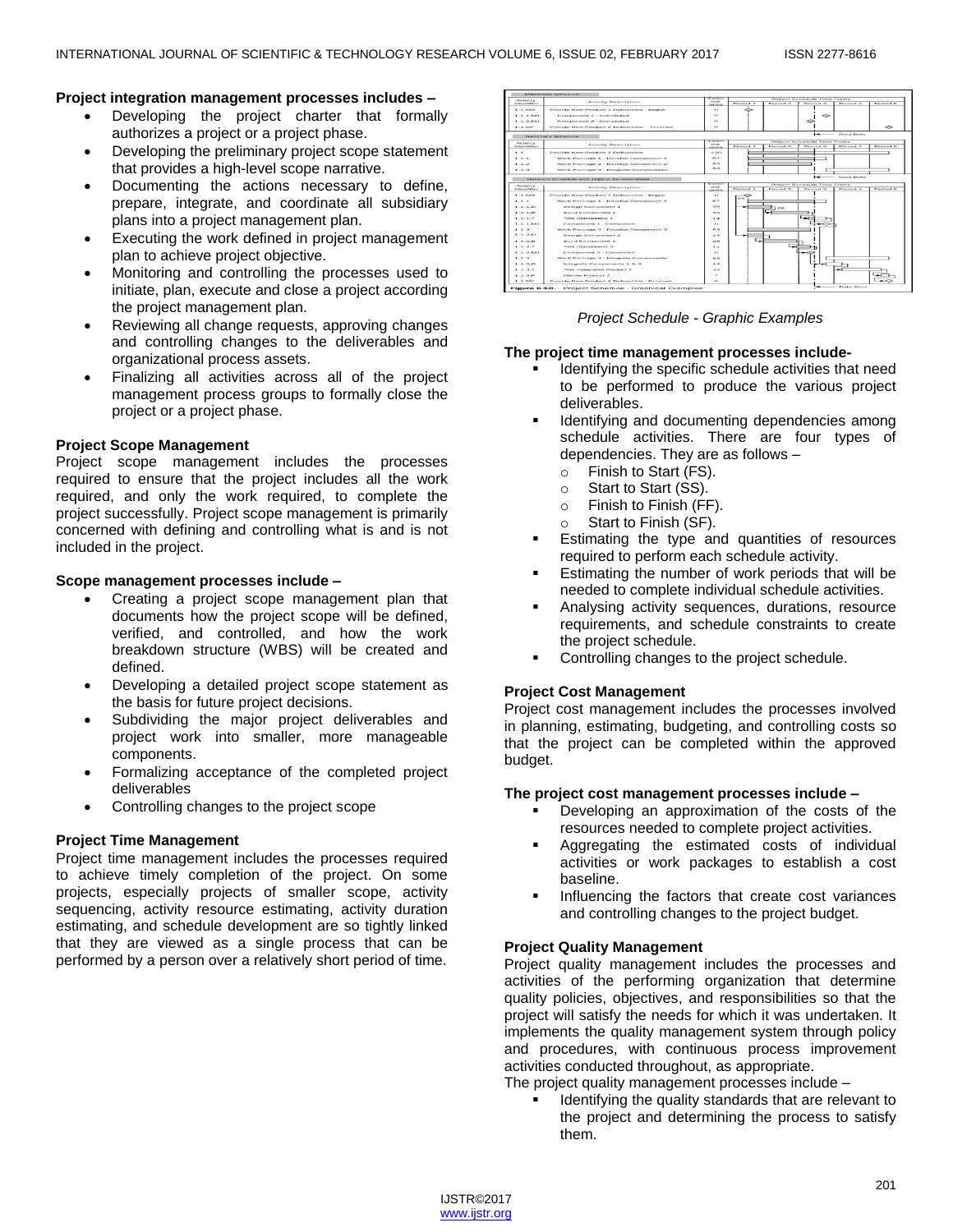- Applying the planned, systematic quality activities to ensure that the project employs all processes needed to meet requirements.
- Monitoring specific project results to determine whether they comply with relevant quality standards and identifying ways to eliminate causes of unsatisfactory performance.



*Pareto Diagram (Quality Management) Sample*

## **Project Human Resource Management**

Project human resource management includes the processes that organize and manage the project team. The project team is comprised of the people who have assigned roles and responsibilities for completing the project. The type and number of project team members can often change as the project progresses.

Project human resource management processes include –

- Identifying and documenting project roles, responsibilities, and reporting relationships, as well as creating the staffing management plan.
- Obtaining the human resources needed to complete the project.
- Improving the competencies and interaction of team members to enhance project performance.
- Tracking team member performance, providing feedback, resolving issues, and coordinating changes to enhance project performance.

## **Project Communications Management**

Project Communications Management includes the processes required to ensure timely and appropriate generation, collection, distribution, storage, retrieval, and ultimate disposition of project information. Progress report, tabular performance report, issue log etc. are popular formats used by the project management for communication purpose.

Project communications management processes include –

- Determining the information and communications needs of the project stakeholders.
- Making needed information available to project stakeholders in a timely manner.
- Collecting and distributing performance information, including status reporting, progress measurement, and forecasting.
- Managing communications to satisfy the requirements of, and resolve issues with, project stakeholders.

#### **Project Risk Management**

Project Risk Management includes the processes concerned with conducting risk management planning, identification, analysis, responses, and monitoring and control on a project. The objectives of Project Risk Management are to increase the probability and impact of positive events and decrease the probability and impact of events adverse to project objectives.

#### **Project Risk Management processes include –**

- Deciding the way to approach, plan, and execute the risk management activities for a project.
- Determining the risks might affect the project and documenting their characteristics.
- Prioritizing risks for subsequent further analysis or action by assessing and combining their probability of occurrence and impact.
- Numerically analysing the effect on overall project objectives of identified risks.
- Developing options and actions to enhance opportunities and to reduce threats to project objectives.
- Tracking identified risks, monitoring residual risks, identifying new risks, executing risk response plans, and evaluating their effectiveness throughout the project life cycle.

#### **Project Procurement Management**

Project procurement management includes the processes to purchase or acquire the products, services, or results needed from outside the project team to perform the work. It also includes the contract management and change control processes required to administer contracts or purchase orders issued by authorized project team members. Project Procurement Management also includes administering any contract issued by an outside organization (the buyer) that is acquiring the project from the performing organization (the seller) and administering contractual obligations placed on the project team by the contract.

#### **Project procurement management processes include –**

- Determining the way to purchase or acquire, and determining when and how to perform the purchase activities
- Identifying the potential sellers and documenting product, service and result requirements.

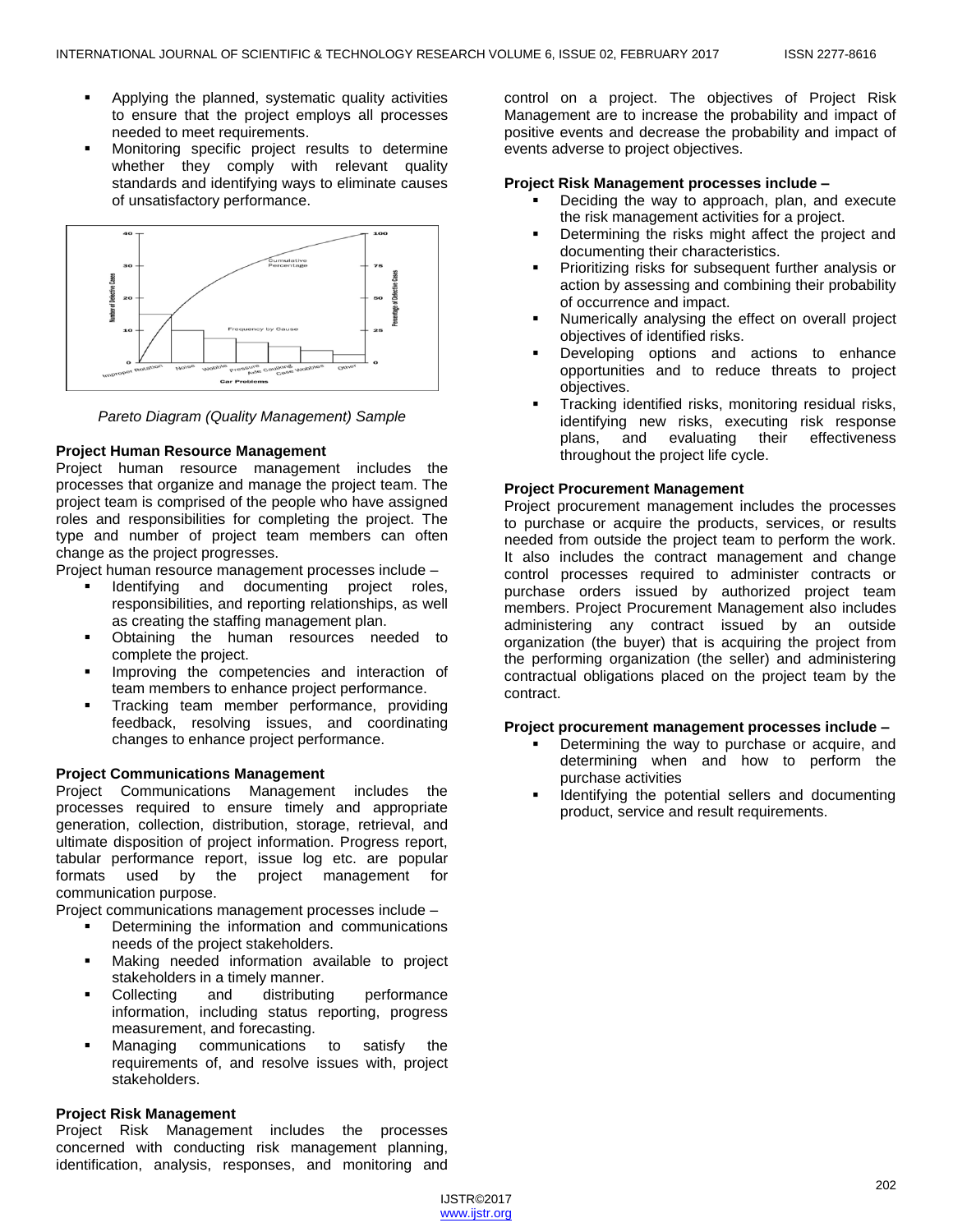# **VI. ANALYSIS AND INTERPRETATION AND USAGES OF PROJECT MANAGEMENT TOOLS**

## **6.1 PROJECT CHARTER**

| 1. General Information    |                                                                                                                                       |                |  |  |  |
|---------------------------|---------------------------------------------------------------------------------------------------------------------------------------|----------------|--|--|--|
| Date:                     | June 02, 2014                                                                                                                         |                |  |  |  |
| Project Title:            | "Establishment of e-Centre in Seven Divisions of Bangladesh at Unions without Electricity" (Solar PV<br>System Installation Project). |                |  |  |  |
| Project Sponsor:          | Md. Akhtar Hamid Khan (CEO)                                                                                                           |                |  |  |  |
| Start / Finish Date:      | December, 2014                                                                                                                        | February, 2016 |  |  |  |
| <b>Budget Allocation:</b> | BDT 12 (Twelve) Core (Around)                                                                                                         |                |  |  |  |

| 2. Stakeholders |                          |                        |                          |                |
|-----------------|--------------------------|------------------------|--------------------------|----------------|
| <b>SL</b>       | <b>Team Members</b>      | <b>Name</b>            | <b>Designation</b>       | <b>Remarks</b> |
| 1               | <b>Project Manager:</b>  | Shameem Ahmed          | <b>Head of Technical</b> | <b>EEE</b>     |
| $\overline{2}$  | <b>Account Manager:</b>  | Md. Shahriar Aman Khan | Project Engineer (Solar) | EEE            |
| 3               | <b>Technical Leader:</b> | Md. Sohrap Hossain     | Project Engineer (Solar) | <b>EEE</b>     |
| 4               | Supervisor:              | Md. Skander Selim      | Supervisor               | Experienced    |
| 5               | <b>Team Member:</b>      | Selim Mia              | Sr. Technician           | Experienced    |
| 6               | <b>Team Member:</b>      | Azam Ali               | Sr. Technician           | Experienced    |
| 7               | <b>Team Member:</b>      | Sudir Toropder         | Sr. Technician           | Experienced    |
| 8               | <b>Team Member:</b>      | Md. Mizan              | Sr. Technician           | Experienced    |
| 9               | <b>Team Member:</b>      | Sajol Samader          | Sr. Technician           | Experienced    |

#### **3. Project / Service Description**

**\* Project Objectives**

UISCs have been established with an aim to develop the UPs as reliable, dependable resourceful centres having connectivity among global, national and local network.

#### **\*Specific Objectives**

More specific objectives are as follows-

To ensure easy access of common people to government and commercial and social information and services.

To create ICT infrastructure at all union parishads and to increase efficiency of union parishads through prompt delivery of

information and other day to day services.

To provide a supportive environment for creation of local entrepreneurs.

To ensure free flow of information for empowering rural community.

To create a vibrant, knowledge-based union parishad.

#### **\*Business Objectives**

To ensure maximum quality of the product; 80% efficiency level for minimum 1 year.

To ensure maximum usage of available resources.

To reduce the service cost by 20%.

To ensure proper communication with government authority.

To complete the project within the 14 months' time frame.

**\* Project Deliverables**

Completion of the all sites survey (feasibility).

Completion of Galvanized steel structure (Solar Panel & Battary Rack).

Completion of batteries charging, initially (Lead acid battary).

Solar PV systems installation division wise district; With monitoring system.

Testing and commissioning.

**\* Project Exclusion (Will Not be Include)** 

The solar project excludes any work regarding to the delivering of ICT products.

The project excludes the responsibility of installation and maintenance of ICT products (Computer, Modem, Printer, Scanner, Multimedia projector etc).

All sites are divided by five division in Bangladesh (Dhaka [167 Sites], Rajshahi [186 sites], Khulna & Barisal [207 sites], Chittagong [170 sites], Sylhet [129 sites] Division), they are not related each other.

**\* Project Milestones**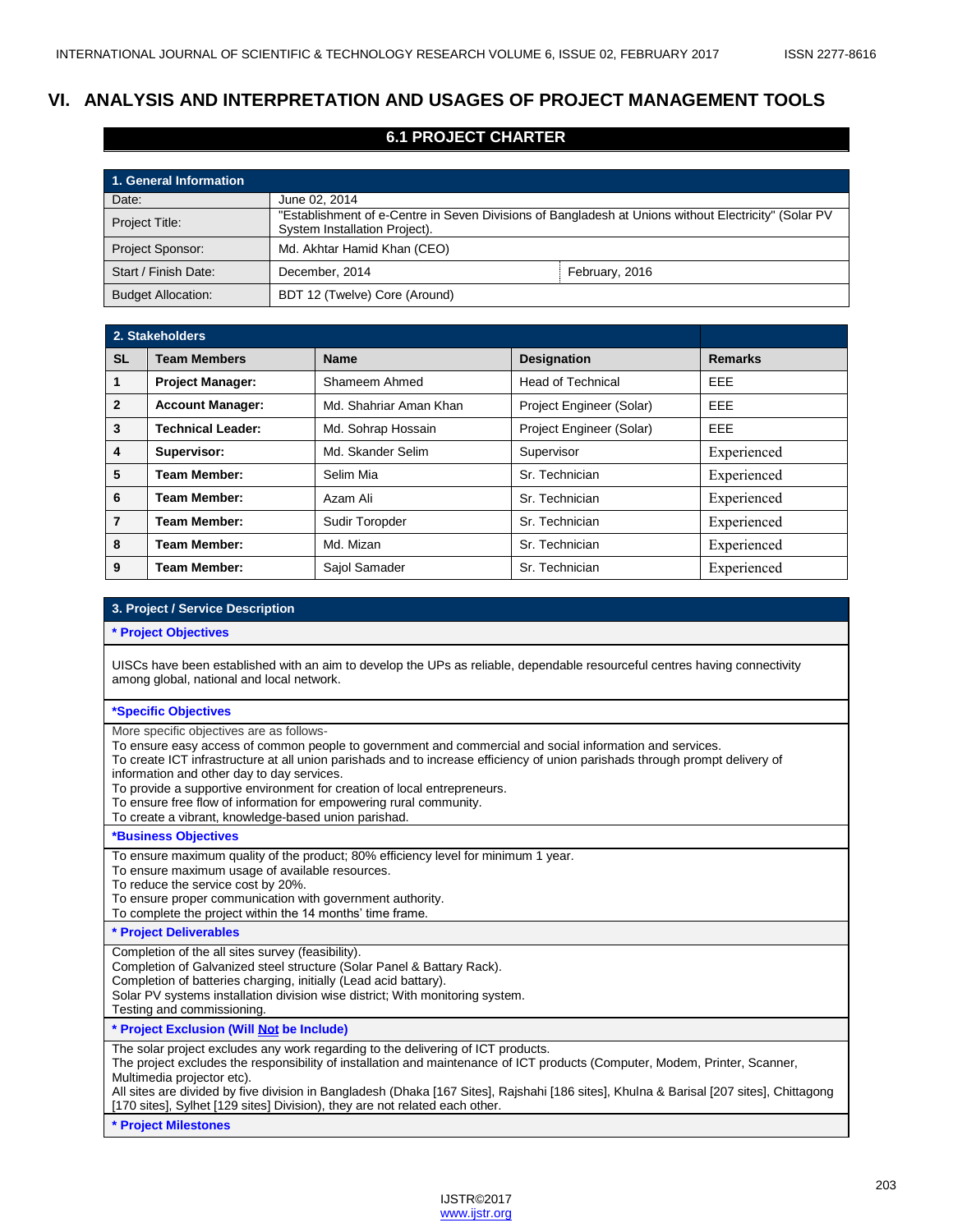| 3. Project / Service Description             |                                 |
|----------------------------------------------|---------------------------------|
| Design approval from Government:             | December, 2014 - January, 2015. |
| Completion of Rajshahi Division (186 sites): | February, 2015 - March, 2015.   |
| Completion of Sylhet Division (129 sites):   | April, 2015 - May, 2015.        |
| Completion of Khulna & Barisal (207 sites):  | June, 2015 - July, 2015.        |
| Completion of Chittagong (170 sites):        | August, 2015 - September, 2015. |
| Completion of Dhaka (167 sites):             | October, 2015 - November, 2015  |
| Testing and commissioning:                   | December, 2015 - January, 2016. |
| Project handover & Documentation:            | February, 2016.                 |
| <b>* Project Approaches</b>                  |                                 |

Project schedule, Individual budget for different department, Progress report, Procurement log book, Weekly project meeting.

#### **\* Assumption & Constraints**

Continuing contact with BCC and supplier to maintain the quality, quantity and time schedule. Weather concern during the installation work. Budget constraints.

### **\* Project Success Criteria**

Understanding responsibilities, Good co-ordination between all the working groups, achieving milestone before deadline, maximum usage of resources, completing the project within the budget, keeping service cost 20% low.

| 4. Sign-off                                                                        |                       |                  |                 |  |  |  |  |
|------------------------------------------------------------------------------------|-----------------------|------------------|-----------------|--|--|--|--|
|                                                                                    | <b>Name</b>           | <b>Signature</b> | Date(dd-mon-yy) |  |  |  |  |
| <b>Project Sponsor:</b>                                                            | Md. Akhtar Hamid Khan |                  | June 02, 2014   |  |  |  |  |
| Shameem Ahmed<br><b>Project Manager</b><br>June 02, 2014                           |                       |                  |                 |  |  |  |  |
| 5. Comments (Handwritten or typed comments from above stakeholders, if applicable) |                       |                  |                 |  |  |  |  |

# **6.2 PROJECT WORK BREAKDOWN STRUCTURE**

| 1. General Information      |                                                                                                                                       |  |  |  |  |
|-----------------------------|---------------------------------------------------------------------------------------------------------------------------------------|--|--|--|--|
| Date:                       | June 02, 2014                                                                                                                         |  |  |  |  |
| <b>Project Title:</b>       | "Establishment of e-Centre in Seven Divisions of Bangladesh at Unions without Electricity" (Solar PV<br>System Installation Project). |  |  |  |  |
| <b>Project Sponsor:</b>     | Md. Akhtar Hamid Khan (CEO)                                                                                                           |  |  |  |  |
| <b>Start / Finish Date:</b> | December, 2014<br>February, 2016                                                                                                      |  |  |  |  |
| <b>Budget Allocation:</b>   | BDT 12 (Twelve) Core (Around)                                                                                                         |  |  |  |  |

| 2. Project Deliverable: |                                             |                                  |  |  |  |
|-------------------------|---------------------------------------------|----------------------------------|--|--|--|
| S/L                     | Deliverable Name                            |                                  |  |  |  |
| 1.0                     | Completion of Rajshahi Division (186 sites) | : Febuary, 2015 - March, 2015    |  |  |  |
| 2.0                     | Completion of sylhet Division (129 sites)   | : April, 2015 – May, 2015        |  |  |  |
| 3.0                     | Completion of Khulna & Barisal (207 sites)  | : June, $2015 -$ July, $2015$    |  |  |  |
| 4.0                     | Completion of Chittagong (170 sites)        | : August, 2015 - September, 2015 |  |  |  |
| 5.0                     | Completion of Dhaka (167 sites)             | : October, 2015 - November, 2015 |  |  |  |
| 6.0                     | Testing and commissioning                   | : December, 2015 – January, 2016 |  |  |  |

| 3. Work Breakdown Structure                                            |    |  |                                                                              |                                                            |                 |  |  |  |
|------------------------------------------------------------------------|----|--|------------------------------------------------------------------------------|------------------------------------------------------------|-----------------|--|--|--|
| Completion of Rajshahi Division (186 sites)<br>Deliverable Name<br>1.0 |    |  |                                                                              |                                                            |                 |  |  |  |
| S/L<br><b>WBS</b> Element Name                                         |    |  |                                                                              |                                                            |                 |  |  |  |
|                                                                        |    |  |                                                                              | Delivery & installation of 10 sites in Nilphamari District | :February, 2015 |  |  |  |
|                                                                        | .2 |  | Delivery & installation of 7 sites in Panchagarh District<br>February, 2015: |                                                            |                 |  |  |  |

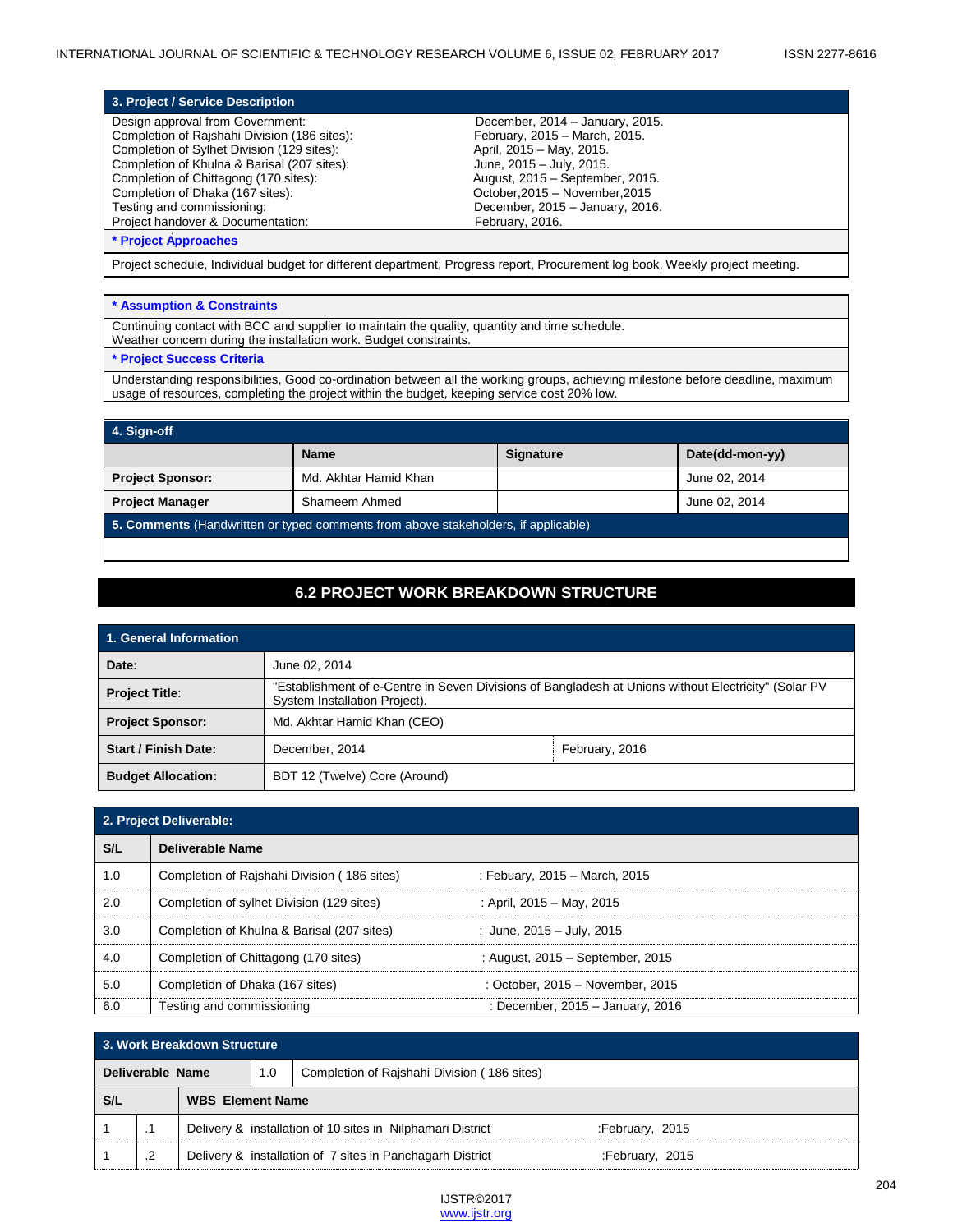|     | 3. Work Breakdown Structure                                                                      |                                                                             |                                                                                              |                              |                                                                |                                                                                             |  |
|-----|--------------------------------------------------------------------------------------------------|-----------------------------------------------------------------------------|----------------------------------------------------------------------------------------------|------------------------------|----------------------------------------------------------------|---------------------------------------------------------------------------------------------|--|
| 1   | .3                                                                                               |                                                                             |                                                                                              |                              | Delivery & installation of 13 sites in Rangpur District        | :February, 2015                                                                             |  |
| 1   | $\mathcal{A}$                                                                                    |                                                                             |                                                                                              |                              | Delivery & installation of 22 sites in Kurigram District       | :February, 2015                                                                             |  |
| 1   | .5                                                                                               |                                                                             |                                                                                              |                              | Delivery & installation of 19 sites in Bogra District          | :February, 2015                                                                             |  |
| 1   | .6                                                                                               |                                                                             |                                                                                              |                              | Delivery & installation of 24 sites in Gaibandha District      | :February, 2015                                                                             |  |
| 1   | .7                                                                                               |                                                                             |                                                                                              |                              | Delivery & installation of 21 sites in Dinajpur District       | :March, 2015                                                                                |  |
|     |                                                                                                  |                                                                             |                                                                                              |                              |                                                                |                                                                                             |  |
| 1   | .8                                                                                               |                                                                             |                                                                                              |                              | Delivery & installation of 7 sites in Thakurgaon District      | :March, 2015                                                                                |  |
| 1   | .9                                                                                               |                                                                             |                                                                                              |                              | Delivery & installation of 13 sites in Lalmonirhat District    | :March, 2015                                                                                |  |
| 1   | .10                                                                                              |                                                                             |                                                                                              |                              | Delivery & installation of 2 sites in Joypurhat District       | :March, 2015                                                                                |  |
| 1   | .11                                                                                              |                                                                             |                                                                                              |                              | Delivery & installation of 3 sites in Natore District          | :March, 2015                                                                                |  |
| 1   | .12                                                                                              |                                                                             |                                                                                              |                              | Delivery & installation of 7 sites in Nogoan District          | :March, 2015                                                                                |  |
| 1   | .13                                                                                              |                                                                             |                                                                                              |                              | Delivery & installation of 5 sites in Pabna District           | :March, 2015                                                                                |  |
| 1   | .14                                                                                              | Delivery & installation of 7 sites in Rajshahi District<br>:March, 2015     |                                                                                              |                              |                                                                |                                                                                             |  |
| 1   | .15                                                                                              | Delivery & installation of 22 sites in Serajgonj District<br>:March, 2015   |                                                                                              |                              |                                                                |                                                                                             |  |
| 1   | .16                                                                                              |                                                                             |                                                                                              |                              | Delivery & installation of 4 sites in Chapinababgonj District  | :March, 2015                                                                                |  |
|     | Deliverable Name                                                                                 |                                                                             |                                                                                              | $1.1 - 1.16$<br>(Same)       | Delivering of solar equipment & accessories to Different sites | And installing the feasible sites in Different Districts of Rajshahi Division               |  |
| S/L |                                                                                                  |                                                                             | <b>WBS</b> Element Name                                                                      |                              |                                                                |                                                                                             |  |
|     | $1.1 - 1.16$                                                                                     | $\cdot$ 1                                                                   |                                                                                              |                              |                                                                | Find reliable transport for delivering the solar equipment & accessories to specific sites. |  |
|     | $1.1 - 1.16$                                                                                     | $\cdot$                                                                     | Collect contract cell number for each site for delivering the solar equipment & accessories. |                              |                                                                |                                                                                             |  |
|     | $1.1 - 1.16$                                                                                     | $\cdot$ 3<br>Contract / Describe the time frame.                            |                                                                                              |                              |                                                                |                                                                                             |  |
|     | $1.1 - 1.16$<br>Collect received Challan from clients after delivering the solar products.<br>.4 |                                                                             |                                                                                              |                              |                                                                |                                                                                             |  |
|     | $1.1 - 1.16$                                                                                     | .5<br>Sent expert solar technician team for installing the solar systems.   |                                                                                              |                              |                                                                |                                                                                             |  |
|     | $1.1 - 1.16$                                                                                     | .6<br>Give direction and Monitor the installation work of the solar system. |                                                                                              |                              |                                                                |                                                                                             |  |
|     | $1.1 - 1.16$                                                                                     | .7                                                                          |                                                                                              | Run the solar systems.       |                                                                |                                                                                             |  |
|     | $1.1 - 1.16$                                                                                     | .8                                                                          |                                                                                              | Check the installed systems. |                                                                |                                                                                             |  |
|     | $1.1 - 1.16$                                                                                     | .9<br>Collect the work completion certificates from the each site.          |                                                                                              |                              |                                                                |                                                                                             |  |

|                  | 3. Work Breakdown Structure |                                                                          |     |                                           |                                                                |                                                                             |
|------------------|-----------------------------|--------------------------------------------------------------------------|-----|-------------------------------------------|----------------------------------------------------------------|-----------------------------------------------------------------------------|
| Deliverable Name |                             |                                                                          | 2.0 | Completion of Sylhet Division (129 sites) |                                                                |                                                                             |
| S/L              |                             | <b>WBS</b> Element Name                                                  |     |                                           |                                                                |                                                                             |
| 2                | .1                          |                                                                          |     |                                           | Delivery & installation of 44 sites in Sunamgani District      | :April, 2015                                                                |
| 2                | .2                          |                                                                          |     |                                           | Delivery & installation of 7 sites in Sylhet District          | April, 2015:                                                                |
| 2                | .3                          |                                                                          |     |                                           | Delivery & installation of 16 sites in Habiganj District       | :April, 2015                                                                |
| 2                | .4                          |                                                                          |     |                                           | Delivery & installation of 16 sites in Mymemsingh District     | :May, 2015                                                                  |
| 2                | .5                          |                                                                          |     |                                           | Delivery & installation of 21 sites in Kishoreganj District    | :May, 2015                                                                  |
| 2                | .6                          | Delivery & installation of 22 sites in Netrokona District<br>:May, 2015  |     |                                           |                                                                |                                                                             |
| 2                | $\cdot$ 7                   | Delivery & installation of 3 sites in Maulvibazar District<br>:May, 2015 |     |                                           |                                                                |                                                                             |
| Deliverable Name |                             |                                                                          |     | $2.1 - 2.7$<br>(Same)                     | Delivering of solar equipment & accessories to Different sites | And installing the feasible sites in Different Districts of Sylhel Division |
| S/L              |                             | <b>WBS</b> Element Name                                                  |     |                                           |                                                                |                                                                             |

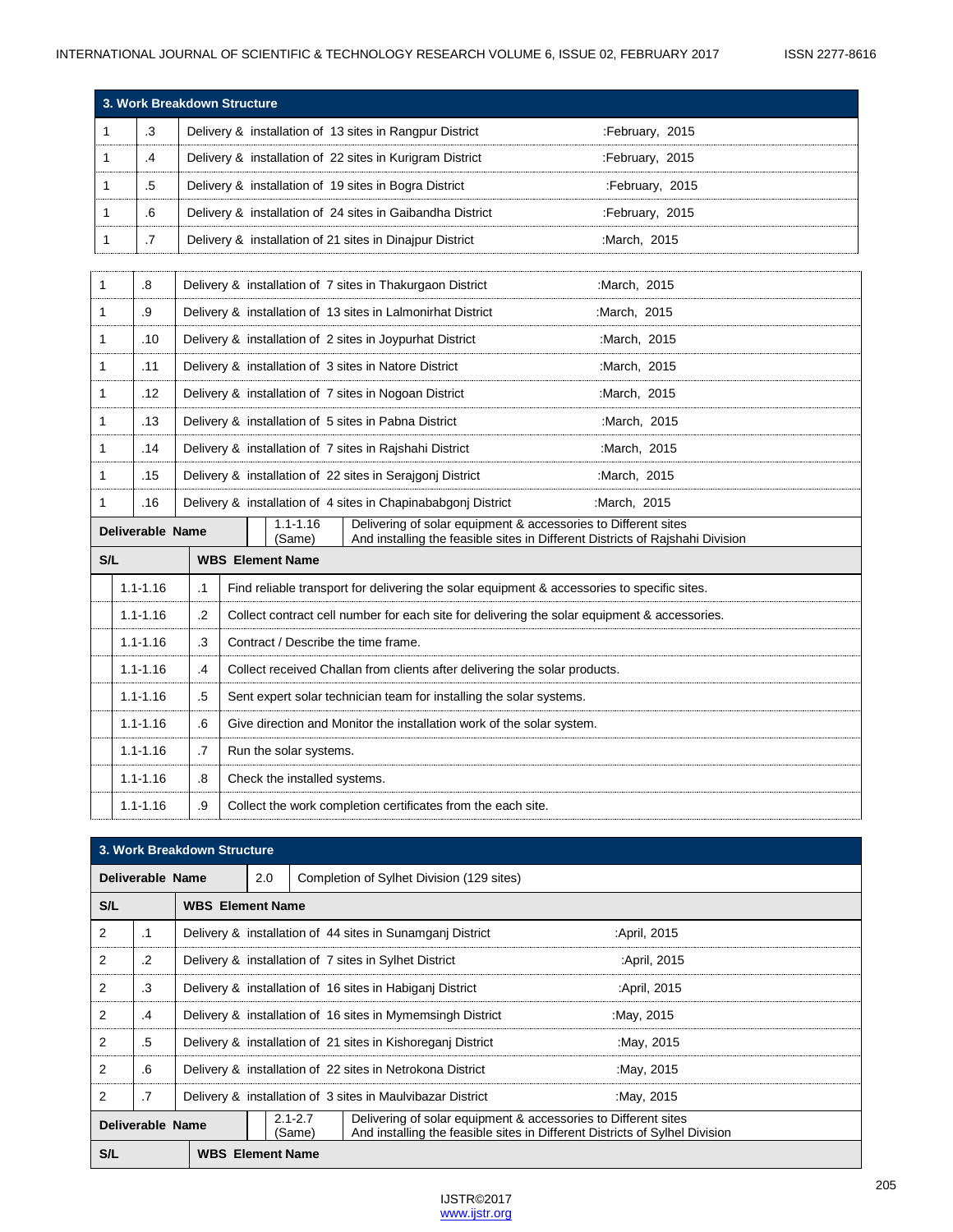| 3. Work Breakdown Structure |            |                                                                                             |  |  |  |  |  |  |
|-----------------------------|------------|---------------------------------------------------------------------------------------------|--|--|--|--|--|--|
| $2.1 - 2.7$                 | $\cdot$ 1  | Find reliable transport for delivering the solar equipment & accessories to specific sites  |  |  |  |  |  |  |
| $2.1 - 2.7$                 | $\cdot$ .2 | Collect contract cell number for each site for delivering the solar equipment & accessories |  |  |  |  |  |  |
| $2.1 - 2.7$                 | .3         | Contract / Describe the time frame                                                          |  |  |  |  |  |  |
| $2.1 - 2.7$                 | .4         | Collect received Challan from clients after delivering the solar products.                  |  |  |  |  |  |  |
| $2.1 - 2.7$                 | .5         | Sent expert solar technician team for installing the solar systems.                         |  |  |  |  |  |  |
| $2.1 - 2.7$                 | .6         | Give direction and Monitor the installation work of the solar system.                       |  |  |  |  |  |  |
| $2.1 - 2.7$                 | .7         | Run the solar systems.                                                                      |  |  |  |  |  |  |
| $2.1 - 2.7$                 | .8         | Check the installed systems.                                                                |  |  |  |  |  |  |
| $2.1 - 2.7$                 | .9         | Collect the work completion certificates from the each site.                                |  |  |  |  |  |  |

|     | 3. Work Breakdown Structure |                                                                                       |                              |                                            |                                                                                                                                                |              |  |  |
|-----|-----------------------------|---------------------------------------------------------------------------------------|------------------------------|--------------------------------------------|------------------------------------------------------------------------------------------------------------------------------------------------|--------------|--|--|
|     | <b>Deliverable Name</b>     |                                                                                       | 3.0                          | Completion of Khulna & Barisal (207 sites) |                                                                                                                                                |              |  |  |
| S/L |                             |                                                                                       | <b>WBS</b> Element Name      |                                            |                                                                                                                                                |              |  |  |
| 3   | $\cdot$ 1                   |                                                                                       |                              |                                            | Delivery & installation of 21 sites in Kushtia District                                                                                        | : June, 2015 |  |  |
| 3   | $\cdot$                     |                                                                                       |                              |                                            | Delivery & installation of 6 sites in Jhenaidah District                                                                                       | : June, 2015 |  |  |
| 3   | .3                          |                                                                                       |                              |                                            | Delivery & installation of 10 sites in Jessore District                                                                                        | : June, 2015 |  |  |
| 3   | .4                          |                                                                                       |                              |                                            | Delivery & installation of 22 sites in Khulna District                                                                                         | : June, 2015 |  |  |
| 3   | .5                          |                                                                                       |                              |                                            | Delivery & installation of 17 sites in Bagerhat District                                                                                       | : June, 2015 |  |  |
| 3   | .6                          |                                                                                       |                              |                                            | Delivery & installation of 15 sites in Satkhira District                                                                                       | : June, 2015 |  |  |
| 3   | $\cdot$ 7                   |                                                                                       |                              |                                            | Delivery & installation of 9 sites in Narail District                                                                                          | : June, 2015 |  |  |
| 3   | .8                          |                                                                                       |                              |                                            | Delivery & installation of 01 site in Meherpur District                                                                                        | : June, 2015 |  |  |
| 3   | .9                          |                                                                                       |                              |                                            | Delivery & installation of 19 sites in Barisal District                                                                                        | : July, 2015 |  |  |
| 3   | .10                         |                                                                                       |                              |                                            | Delivery & installation of 33 sites in Patuakhali District                                                                                     | : July, 2015 |  |  |
| 3   | .11                         |                                                                                       |                              |                                            | Delivery & installation of 11 sites in Barguna District                                                                                        | : July, 2015 |  |  |
| 3   | .12                         |                                                                                       |                              |                                            | Delivery & installation of 4 sites in Jhalakathi District                                                                                      | : July, 2015 |  |  |
| 3   | .13                         |                                                                                       |                              |                                            | Delivery & installation of 8 sites in Pirojpur District                                                                                        | : July, 2015 |  |  |
| 3   | .14                         |                                                                                       |                              |                                            | Delivery & installation of 31 sites in Bhola District                                                                                          | : July, 2015 |  |  |
|     | Deliverable Name            |                                                                                       |                              | $3.1 - 3.14$<br>(Same)                     | Delivering of solar equipment & accessories to Different sites<br>And installing the feasible sites in Different Districts of Khulna & Barisal |              |  |  |
| S/L |                             |                                                                                       | <b>WBS Element Name</b>      |                                            |                                                                                                                                                |              |  |  |
|     | $3.1 - 3.14$                | $\cdot$ 1                                                                             |                              |                                            | Find reliable transport for delivering the solar equipment & accessories to specific sites                                                     |              |  |  |
|     | $3.1 - 3.14$                | $\cdot$                                                                               |                              |                                            | Collect contract cell number for each site for delivering the solar equipment & accessories                                                    |              |  |  |
|     | $3.1 - 3.14$                | .3<br>Contract / Describe the time frame                                              |                              |                                            |                                                                                                                                                |              |  |  |
|     | $3.1 - 3.14$                | $\cdot$<br>Collect received Challan from clients after delivering the solar products. |                              |                                            |                                                                                                                                                |              |  |  |
|     | $3.1 - 3.14$                | .5<br>Sent expert solar technician team for installing the solar systems.             |                              |                                            |                                                                                                                                                |              |  |  |
|     | $3.1 - 3.14$                | .6<br>Give direction and Monitor the installation work of the solar system.           |                              |                                            |                                                                                                                                                |              |  |  |
|     | $3.1 - 3.14$                | .7                                                                                    | Run the solar systems.       |                                            |                                                                                                                                                |              |  |  |
|     | $3.1 - 3.14$                | .8                                                                                    | Check the installed systems. |                                            |                                                                                                                                                |              |  |  |
|     | $3.1 - 3.14$                | .9                                                                                    |                              |                                            | Collect the work completion certificates from the each site.                                                                                   |              |  |  |

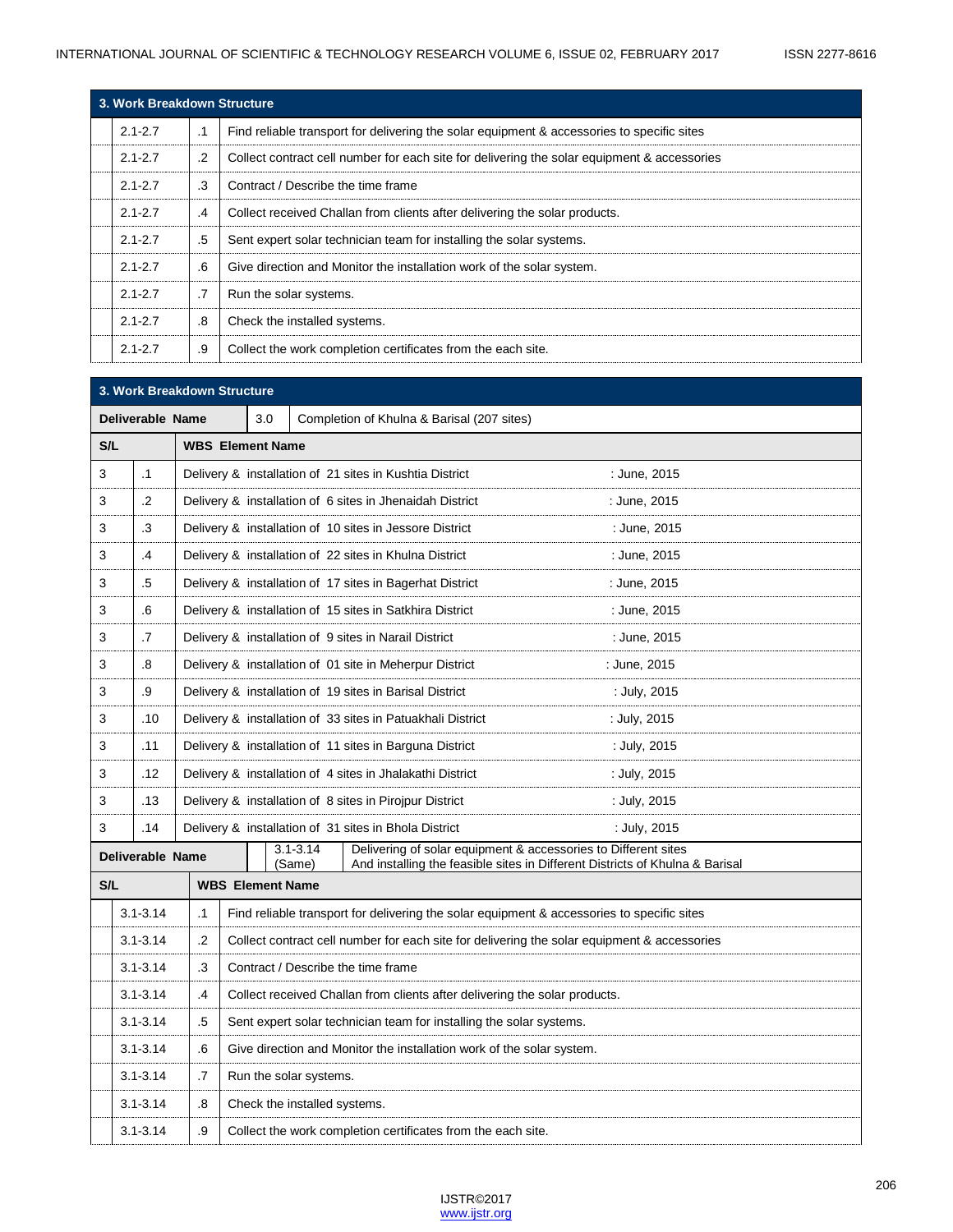| 3. Work Breakdown Structure |                         |                                                                    |                         |                                                                                                                                                                         |                                                                     |                                                              |                                                                                            |  |
|-----------------------------|-------------------------|--------------------------------------------------------------------|-------------------------|-------------------------------------------------------------------------------------------------------------------------------------------------------------------------|---------------------------------------------------------------------|--------------------------------------------------------------|--------------------------------------------------------------------------------------------|--|
| <b>Deliverable Name</b>     |                         |                                                                    |                         | 4.0<br>Completion of Chittagong (170 sites)                                                                                                                             |                                                                     |                                                              |                                                                                            |  |
| S/L                         |                         |                                                                    | <b>WBS</b> Element Name |                                                                                                                                                                         |                                                                     |                                                              |                                                                                            |  |
| 4                           | $\cdot$ 1               |                                                                    |                         |                                                                                                                                                                         |                                                                     | Delivery & installation of 19 sites in Brahmanbaria District | : August, 2015                                                                             |  |
| 4                           | $\cdot$                 |                                                                    |                         |                                                                                                                                                                         |                                                                     | Delivery & installation of 19 sites in Chittagong District   | : August, 2015                                                                             |  |
| 4                           | .3                      |                                                                    |                         |                                                                                                                                                                         |                                                                     | Delivery & installation of 26 sites in Comilla District      | : August, 2015                                                                             |  |
| 4                           | .4                      |                                                                    |                         |                                                                                                                                                                         |                                                                     | Delivery & installation of 28 sites in Chandpur District     | : September, 2015                                                                          |  |
|                             |                         |                                                                    |                         |                                                                                                                                                                         |                                                                     |                                                              |                                                                                            |  |
| 4                           | .5                      |                                                                    |                         |                                                                                                                                                                         |                                                                     | Delivery & installation of 10 sites in NOAKHALI District     | : August, 2015                                                                             |  |
| 4                           | .6                      |                                                                    |                         |                                                                                                                                                                         |                                                                     | Delivery & installation of 31 sites in Rangamati District    | : September, 2015                                                                          |  |
| 4                           | .7                      |                                                                    |                         |                                                                                                                                                                         |                                                                     | Delivery & installation of 3 sites in Lakshmipur District    | : September, 2015                                                                          |  |
| 4                           | .8                      |                                                                    |                         |                                                                                                                                                                         |                                                                     | Delivery & installation of 16 sites in Bandorbon District    | : September, 2015                                                                          |  |
| 4                           | .9                      |                                                                    |                         |                                                                                                                                                                         |                                                                     | Delivery & installation of 14 sites in Cox'bazar District    | : September, 2015                                                                          |  |
| 4                           | .10                     |                                                                    |                         |                                                                                                                                                                         |                                                                     | Delivery & installation of 01 site in Feni District          | : September, 2015                                                                          |  |
| 4                           | .11                     |                                                                    |                         |                                                                                                                                                                         |                                                                     | Delivery & installation of 03 sites in Khagrachori District  | : August, 2015                                                                             |  |
|                             | <b>Deliverable Name</b> |                                                                    |                         | Delivering of solar equipment & accessories to Different sites<br>$4.1 - 4.11$<br>(Same)<br>And installing the feasible sites in Different Districts of Chittagong Div. |                                                                     |                                                              |                                                                                            |  |
| S/L                         |                         |                                                                    | <b>WBS</b> Element Name |                                                                                                                                                                         |                                                                     |                                                              |                                                                                            |  |
|                             | $4.1 - 4.11$            | $\cdot$ 1                                                          |                         |                                                                                                                                                                         |                                                                     |                                                              | Find reliable transport for delivering the solar equipment & accessories to specific sites |  |
|                             | $4.1 - 4.11$            | $\cdot$                                                            |                         | Collect contract cell number for each site for delivering the solar equipment & accessories                                                                             |                                                                     |                                                              |                                                                                            |  |
|                             | $4.1 - 4.11$<br>.3      |                                                                    |                         | Contract / Describe the time frame                                                                                                                                      |                                                                     |                                                              |                                                                                            |  |
|                             | $4.1 - 4.11$<br>.4      |                                                                    |                         | Collect received Challan from clients after delivering the solar products.                                                                                              |                                                                     |                                                              |                                                                                            |  |
|                             | $4.1 - 4.11$            | .5                                                                 |                         |                                                                                                                                                                         | Sent expert solar technician team for installing the solar systems. |                                                              |                                                                                            |  |
|                             | $4.1 - 4.11$            | .6                                                                 |                         | Give direction and Monitor the installation work of the solar system.                                                                                                   |                                                                     |                                                              |                                                                                            |  |
|                             | $4.1 - 4.11$            | .7<br>Run the solar systems.                                       |                         |                                                                                                                                                                         |                                                                     |                                                              |                                                                                            |  |
|                             | $4.1 - 4.11$            | .8                                                                 |                         |                                                                                                                                                                         |                                                                     | Check the installed systems.                                 |                                                                                            |  |
|                             | $4.1 - 4.11$            | .9<br>Collect the work completion certificates from the each site. |                         |                                                                                                                                                                         |                                                                     |                                                              |                                                                                            |  |

|                  | 3. Work Breakdown Structure |                         |     |                                                             |                  |  |
|------------------|-----------------------------|-------------------------|-----|-------------------------------------------------------------|------------------|--|
| Deliverable Name |                             |                         | 5.0 | Completion of Dhaka Division (167 sites)                    |                  |  |
| S/L              |                             | <b>WBS</b> Element Name |     |                                                             |                  |  |
| 5                | $\cdot$ 1                   |                         |     | Delivery & installation of 10 sites in Manikgong District   | : October, 2015  |  |
| 5                | $\cdot$ .2                  |                         |     | Delivery & installation of 27 sites in Shariatpur District  | : October, 2015  |  |
| 5                | $\cdot$ 3                   |                         |     | Delivery & installation of 31 sites in Gopalganj District   | : October, 2015  |  |
| 5                | .4                          |                         |     | Delivery & installation of 8 sites in Narsingdi District    | : October, 2015  |  |
| 5                | $.5\,$                      |                         |     | Delivery & installation of 3 sites in Rajbari District      | : October, 2015  |  |
| 5                | .6                          |                         |     | Delivery & installation of 19 sites in Jamalpur District    | : November,2015  |  |
| 5                | $\cdot$ 7                   |                         |     | Delivery & installation of 14 sites in Faridpur District    | : November, 2015 |  |
| 5                | .8                          |                         |     | Delivery & installation of 14 sites in Madaripur District   | : November, 2015 |  |
| 5                | .9                          |                         |     | Delivery & installation of 11 sites in Narayanganj District | : November, 2015 |  |
| 5                | .10                         |                         |     | Delivery & installation of 11 sites in Tangail District     | : November, 2015 |  |

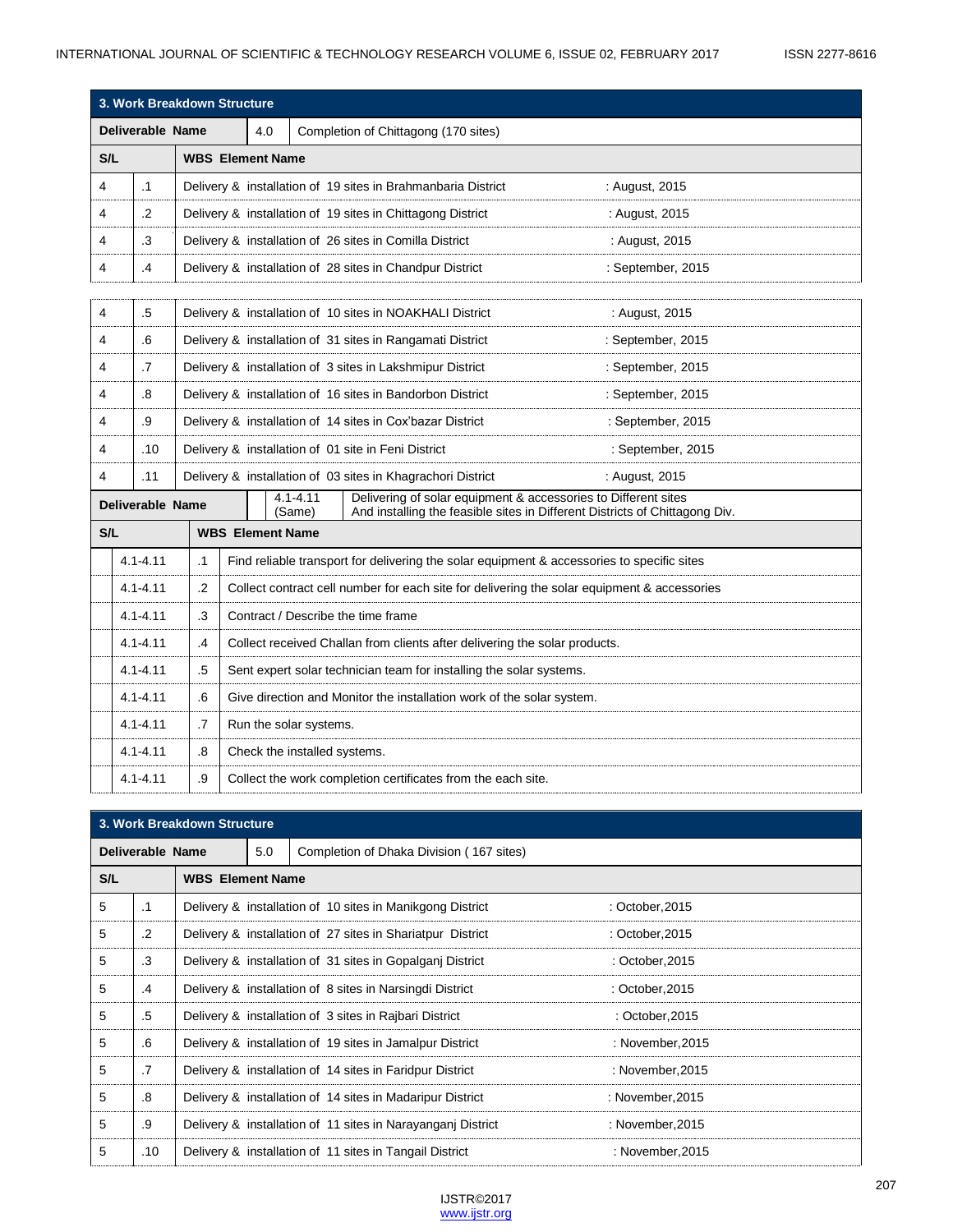5.1-5.11 .9 Collect the work completion certificates from the each site.

|                         | 3. Work Breakdown Structure |           |                                                                                                                                                                        |  |  |  |  |
|-------------------------|-----------------------------|-----------|------------------------------------------------------------------------------------------------------------------------------------------------------------------------|--|--|--|--|
| 5                       | .11                         |           | Delivery & installation of 19 sites in Sherpur District<br>: November, 2015                                                                                            |  |  |  |  |
| <b>Deliverable Name</b> |                             |           | $5.1 - 5.11$<br>Delivering of solar equipment & accessories to Different sites<br>And installing the feasible sites in Different Districts of Dhaka Division<br>(Same) |  |  |  |  |
| S/L                     |                             |           | <b>WBS</b> Element Name                                                                                                                                                |  |  |  |  |
|                         | $5.1 - 5.11$                | $\cdot$ 1 | Find reliable transport for delivering the solar equipment & accessories to specific sites                                                                             |  |  |  |  |
|                         | $5.1 - 5.11$                | $\cdot$   | Collect contract cell number for each site for delivering the solar equipment & accessories                                                                            |  |  |  |  |
|                         | $5.1 - 5.11$                | .3        | Contract / Describe the time frame                                                                                                                                     |  |  |  |  |
|                         | $5.1 - 5.11$                | .4        | Collect received Challan from clients after delivering the solar products.                                                                                             |  |  |  |  |
|                         | $5.1 - 5.11$                | .5        | Sent expert solar technician team for installing the solar systems.                                                                                                    |  |  |  |  |
|                         |                             |           |                                                                                                                                                                        |  |  |  |  |
|                         | $5.1 - 5.11$                | .6        | Give direction and Monitor the installation work of the solar system.                                                                                                  |  |  |  |  |
|                         | $5.1 - 5.11$                | .7        | Run the solar systems.                                                                                                                                                 |  |  |  |  |
|                         | $5.1 - 5.11$                | .8        | Check the installed solar systems.                                                                                                                                     |  |  |  |  |
|                         |                             |           |                                                                                                                                                                        |  |  |  |  |

|     | 3. Work Breakdown Structure |                                                                                                                                                                         |                                                     |                                                                          |                         |                                                  |                |  |
|-----|-----------------------------|-------------------------------------------------------------------------------------------------------------------------------------------------------------------------|-----------------------------------------------------|--------------------------------------------------------------------------|-------------------------|--------------------------------------------------|----------------|--|
|     | Deliverable Name            |                                                                                                                                                                         |                                                     | 6.0<br><b>Testing and commissioning</b>                                  |                         |                                                  |                |  |
| S/L |                             |                                                                                                                                                                         | <b>WBS</b> Element Name                             |                                                                          |                         |                                                  |                |  |
| 6   | $\cdot$ 1                   |                                                                                                                                                                         |                                                     |                                                                          |                         | Testing and commissioning (Rajshahi Division):   | December, 2015 |  |
| 6   | .2                          |                                                                                                                                                                         |                                                     |                                                                          |                         | Testing and commissioning (Sylhet Division):     | December, 2015 |  |
| 6   | .3                          |                                                                                                                                                                         |                                                     | Testing and commissioning (Khulna & Barisal Division):<br>December, 2015 |                         |                                                  |                |  |
| 6   | .4                          |                                                                                                                                                                         |                                                     |                                                                          |                         | Testing and commissioning (Chittagong Division): | January, 2016  |  |
| 6   | .5                          |                                                                                                                                                                         |                                                     | Testing and commissioning (Dhaka Division):<br>January, 2016             |                         |                                                  |                |  |
|     |                             | $6.1 - 6.5$<br>Delivering of solar equipment & accessories to Different sites<br>Deliverable Name<br>And installing the feasible sites in Different Districts<br>(Same) |                                                     |                                                                          |                         |                                                  |                |  |
| S/L |                             |                                                                                                                                                                         |                                                     |                                                                          | <b>WBS</b> Element Name |                                                  |                |  |
|     | $6.1 - 6.5$                 |                                                                                                                                                                         | Testing and commissioning of electrical works<br>.1 |                                                                          |                         |                                                  |                |  |
|     | $6.1 - 6.5$                 |                                                                                                                                                                         | .2                                                  | Testing and commissioning the backup time of the solar systems           |                         |                                                  |                |  |
|     | $6.1 - 6.5$                 |                                                                                                                                                                         | .3                                                  | Documentation of the project                                             |                         |                                                  |                |  |

# **6.3 COST ESTIMATION**

## **6.3.1 Purchasing Solar equipment**

| 1. General Information  |                                                                                                                                       |  |  |  |
|-------------------------|---------------------------------------------------------------------------------------------------------------------------------------|--|--|--|
| Date:                   | June 2, 2016                                                                                                                          |  |  |  |
| <b>Project Title:</b>   | "Establishment of e-Centre in Seven Divisions of Bangladesh at Unions without Electricity" (Solar PV<br>System Installation Project). |  |  |  |
| <b>Project Manager:</b> | Shameem Ahmed                                                                                                                         |  |  |  |

| 2. Project Deliverable |                                                |  |  |
|------------------------|------------------------------------------------|--|--|
| S/L                    | Deliverable Name                               |  |  |
| 1.0                    | Purchasing Solar equipment (Imported Products) |  |  |

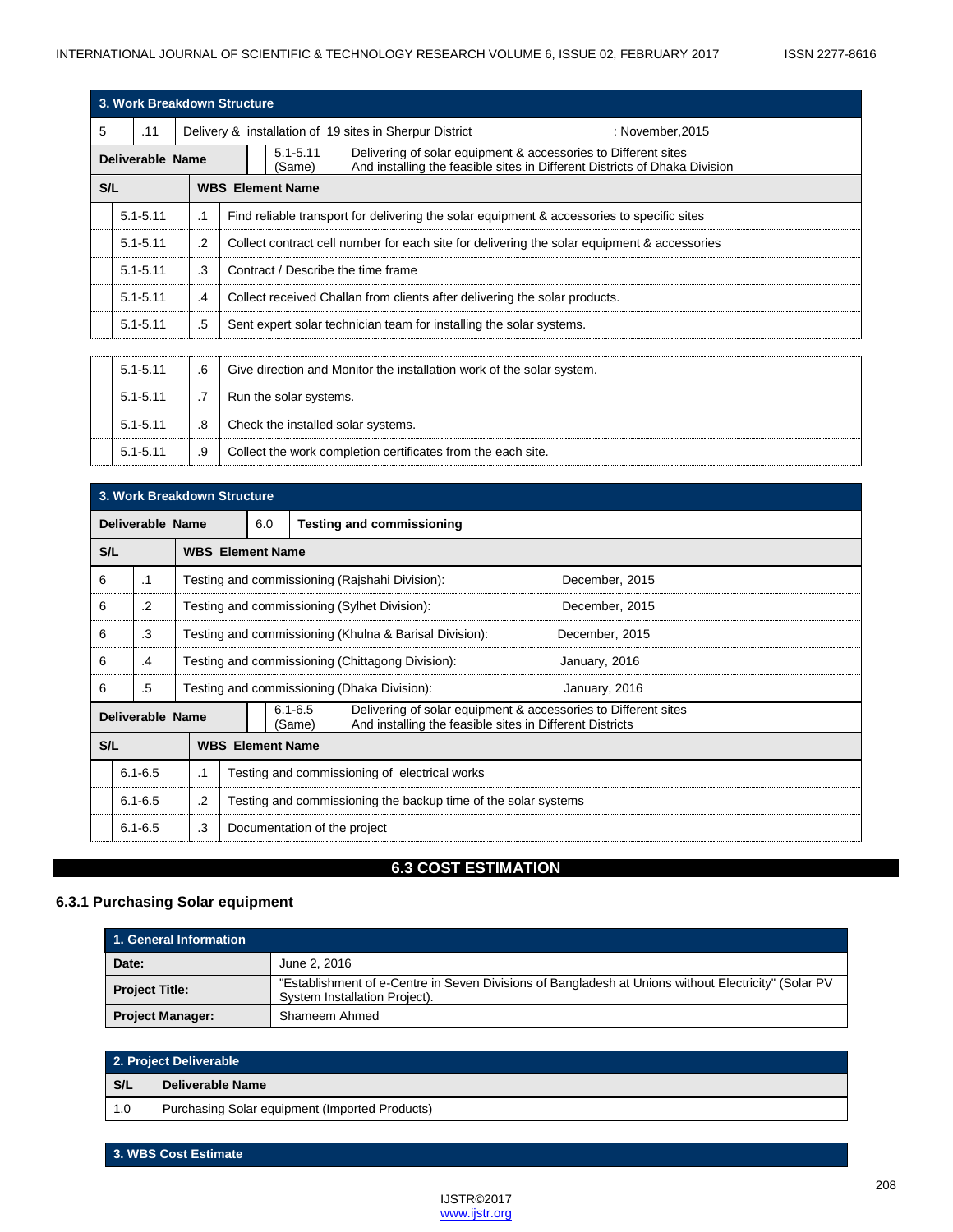| S/L                          |     | <b>WBS</b> Element Name               | Labour<br>Cost | <b>Equipment</b><br>Cost | <b>Material</b><br>Cost | <b>Subtotal WBS</b><br><b>Element Cost</b> |
|------------------------------|-----|---------------------------------------|----------------|--------------------------|-------------------------|--------------------------------------------|
|                              | . I | Solar PV panel, 135 Wp, 12 Volt       | N/A            | 1,39,15,800.00           | N/A                     | 1,39,15,800.00                             |
|                              | .2  | MPPT Solar Charge Controller, 45Amps  | N/A            | 2,14,75,000.00           | N/A                     | 2,14,75,000.00                             |
| $\mathbf{1}$                 | .3  | Deep Cycle Lead Acid Batteries, 200AH | N/A            | 3,43,60,000.00           | N/A                     | 3,43,60,000.00                             |
|                              | .4  | Solar Inverter, 24 Volt, 2 KVA        | N/A            | 1,71,80,000.00           | N/A                     | 1,71,80,000.00                             |
| Subtotal WBS Cost            |     |                                       | N/A            | 8.69.30.800.00           | N/A                     | 8,69,30,800.00                             |
| Subtotal WBS Cost Percentage |     |                                       | N/A            | N/A                      | N/A                     | N/A                                        |

| 4. Deliverable Cost Estimate |                |  |  |
|------------------------------|----------------|--|--|
| <b>Fixed Cost</b>            | 8,69,30,800.00 |  |  |
| Contingency Cost             | N/A            |  |  |
| Total Deliverable Cost       | N/A            |  |  |

### **6.3.2 Purchasing Local Accessories, Cable & Accessories**

| 1. General Information  |                                                                                                                                       |  |  |  |
|-------------------------|---------------------------------------------------------------------------------------------------------------------------------------|--|--|--|
| Date:                   | June 2, 2016                                                                                                                          |  |  |  |
| <b>Project Title:</b>   | "Establishment of e-Centre in Seven Divisions of Bangladesh at Unions without Electricity" (Solar PV<br>System Installation Project). |  |  |  |
| <b>Project Manager:</b> | Shameem Ahmed                                                                                                                         |  |  |  |

|     | 2. Project Deliverable                            |  |  |  |
|-----|---------------------------------------------------|--|--|--|
| S/L | Deliverable Name                                  |  |  |  |
| 2.0 | Purchasing Local Accessories, Cable & Accessories |  |  |  |

| 3. WBS Cost Estimate         |         |                                    |                |                          |                                               |                                            |
|------------------------------|---------|------------------------------------|----------------|--------------------------|-----------------------------------------------|--------------------------------------------|
| S/L                          |         | <b>WBS</b> Element Name            | Labour<br>Cost | <b>Equipment</b><br>Cost | Struc., Cable &<br><b>Accessories</b><br>Cost | <b>Subtotal WBS</b><br><b>Element Cost</b> |
| $\overline{2}$               | .1      | Steel Galvanized Structure (Panel) | N/A            | N/A                      | 17,18,000.00                                  | 17,18,000.00                               |
| 2                            | $\cdot$ | <b>Battery Rack</b>                | N/A            | N/A                      | 1.71.800.00                                   | 1,71,800.00                                |
| $\overline{2}$               | .3      | Dc Cable                           | N/A            | N/A                      | 20.00.000.00                                  | 20,00,000.00                               |
| 2                            | .4      | Ac Cable                           | N/A            | N/A                      | 18.00.000.00                                  | 18,00,000.00                               |
| 2                            | .5      | Accessories (Local)                | N/A            | N/A                      | 6,00,000.00                                   | 6,00,000.00                                |
| Subtotal WBS Cost            |         |                                    | N/A            | N/A                      | 62,89,800.00                                  | 62,89,800.00                               |
| Subtotal WBS Cost Percentage |         |                                    | N/A            | N/A                      | N/A                                           | N/A                                        |

| 4. Deliverable Cost Estimate  |              |  |  |
|-------------------------------|--------------|--|--|
| <b>Fixed Cost</b>             | 62,89,800.00 |  |  |
| Contingency Cost              | N/A          |  |  |
| <b>Total Deliverable Cost</b> | N/A          |  |  |

# **6.3.3 Installation Cost / Labour / Visit / Transportation**

| 1. General Information  |                                                                                                                                       |  |  |  |  |
|-------------------------|---------------------------------------------------------------------------------------------------------------------------------------|--|--|--|--|
| Date:                   | June 2, 2016                                                                                                                          |  |  |  |  |
| <b>Project Title:</b>   | "Establishment of e-Centre in Seven Divisions of Bangladesh at Unions without Electricity" (Solar PV<br>System Installation Project). |  |  |  |  |
| <b>Project Manager:</b> | Shameem Ahmed                                                                                                                         |  |  |  |  |

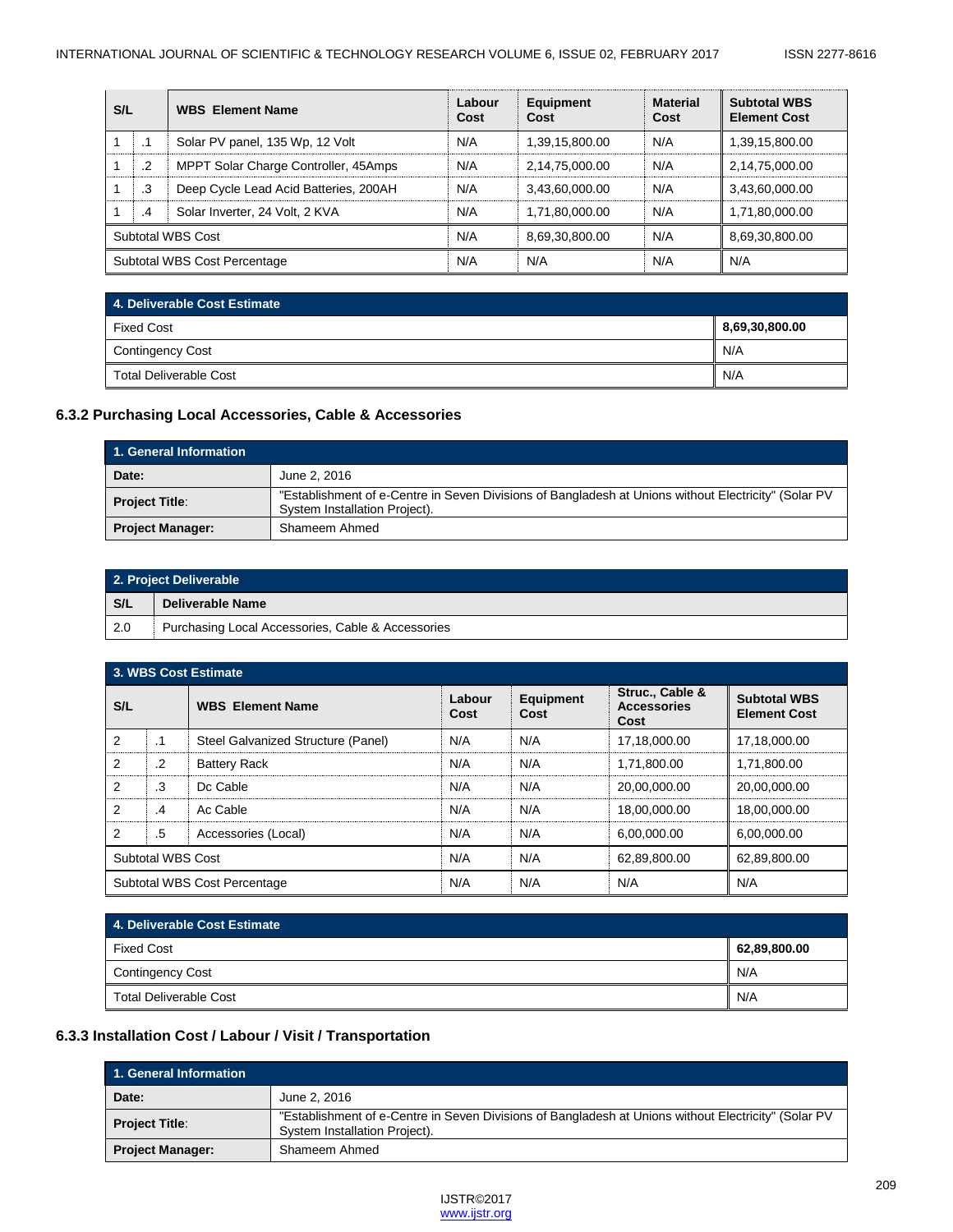| 2. Project Deliverable |                                                     |  |
|------------------------|-----------------------------------------------------|--|
| S/L                    | Deliverable Name                                    |  |
| 3.0                    | Installation Cost / Labour / Visit / Transportation |  |

| 3. WBS Cost Estimate                      |                                                   |                               |                                                                         |                          |                         |                                            |
|-------------------------------------------|---------------------------------------------------|-------------------------------|-------------------------------------------------------------------------|--------------------------|-------------------------|--------------------------------------------|
| S/L                                       |                                                   | <b>WBS</b> Element Name       | <b>Installation Cost /</b><br>Labour / Visit /<br><b>Transportation</b> | <b>Equipment</b><br>Cost | <b>Material</b><br>Cost | <b>Subtotal WBS</b><br><b>Element Cost</b> |
| 3                                         | $\cdot$ 1                                         | Site Visit (Engineer/Manager) | 20,000.00                                                               | N/A                      | N/A                     | 20,000.00                                  |
| 3                                         | $\cdot$                                           | <b>Technician Conveyances</b> | 40,00,000.00                                                            | N/A                      | N/A                     | 40,00,000.00                               |
| 3                                         | .3                                                | Tour & Travel                 | 10,00,000.00                                                            | N/A                      | N/A                     | 10,00,000.00                               |
| 3                                         | .4                                                | Daily Allowance               | N/A<br>N/A<br>42,95,000.00                                              |                          |                         | 42,95,000.00                               |
| 3                                         | .5                                                | Food & Lodging                | 40,00,000.00                                                            | N/A                      | N/A                     | 40,00,000.00                               |
| 3                                         | .6                                                | Transportation                | 1,00,00,000.00                                                          | N/A                      | N/A                     | 1,00,00,000.00                             |
| 3                                         | .7                                                | Accommodation                 | 40,00,000.00                                                            | N/A                      | N/A                     | 40,00,000.00                               |
| 3                                         | N/A<br>N/A<br>.8<br>Miscellaneous<br>20,00,000.00 |                               |                                                                         | 20,00,000.00             |                         |                                            |
| Subtotal WBS Cost                         |                                                   |                               | 2,93,15,000.00                                                          | N/A                      | N/A                     | 2,93,15,000.00                             |
|                                           |                                                   | Subtotal WBS Cost Percentage  | N/A                                                                     | N/A                      | N/A                     | N/A                                        |
|                                           | 4. Deliverable Cost Estimate                      |                               |                                                                         |                          |                         |                                            |
| <b>Fixed Cost</b><br>N/A                  |                                                   |                               |                                                                         |                          |                         |                                            |
| 2,93,15,000.00<br><b>Contingency Cost</b> |                                                   |                               |                                                                         |                          |                         |                                            |
| <b>Total Deliverable Cost</b><br>N/A      |                                                   |                               |                                                                         |                          |                         |                                            |

## **6.3.4 Total Cost of the Project**

| 1. General Information  |                                                                                                                                       |  |  |  |
|-------------------------|---------------------------------------------------------------------------------------------------------------------------------------|--|--|--|
| Date:                   | June 2, 2016                                                                                                                          |  |  |  |
| <b>Project Title:</b>   | "Establishment of e-Centre in Seven Divisions of Bangladesh at Unions without Electricity" (Solar PV<br>System Installation Project). |  |  |  |
| <b>Project Manager:</b> | Shameem Ahmed                                                                                                                         |  |  |  |

| 2. Project Deliverable |                                  |  |
|------------------------|----------------------------------|--|
| S/L                    | Deliverable Name                 |  |
| -4.0                   | <b>Total Cost of the Project</b> |  |

|                              | 3. WBS Cost Estimate |                                                          |                                                                                              |                    |                                               |                                            |
|------------------------------|----------------------|----------------------------------------------------------|----------------------------------------------------------------------------------------------|--------------------|-----------------------------------------------|--------------------------------------------|
| S/L                          |                      | <b>WBS</b> Element Name                                  | <b>Installation Cost /</b><br><b>Equipment</b><br>Labour / Visit /<br>Cost<br>Transportation |                    | Struc., Cable &<br><b>Accessories</b><br>Cost | <b>Subtotal WBS</b><br><b>Element Cost</b> |
| $\overline{4}$               | $\cdot$ 1            | <b>Purchasing Solar equipment</b><br>(Imported Products) | N/A                                                                                          | 8,69,30,800.0<br>0 | N/A                                           | 8,69,30,800.00                             |
| 4                            | $\cdot$ .2           | Purchasing Local<br>Accessories, Cable &<br>Accessories  | N/A                                                                                          | N/A                | 62,89,800.00                                  | 62,89,800.00                               |
| 4                            | $\cdot$ 3            | Installation Cost / Labour /<br>Visit / Transportation   | 2,93,15,000.00                                                                               | N/A                | N/A                                           | 2,93,15,000.00                             |
| Subtotal WBS Cost            |                      |                                                          | 2,93,15,000.00                                                                               | 8,69,30,800.0<br>O | 62.89.800.00                                  | 12,25,35,600.00                            |
| Subtotal WBS Cost Percentage |                      |                                                          | 23.9%                                                                                        | 70.9%              | 5.2%                                          | 100%                                       |

| 4. Deliverable Cost Estimate |                |
|------------------------------|----------------|
| <b>Fixed Cost</b>            | 9,32,20,600.00 |
|                              |                |

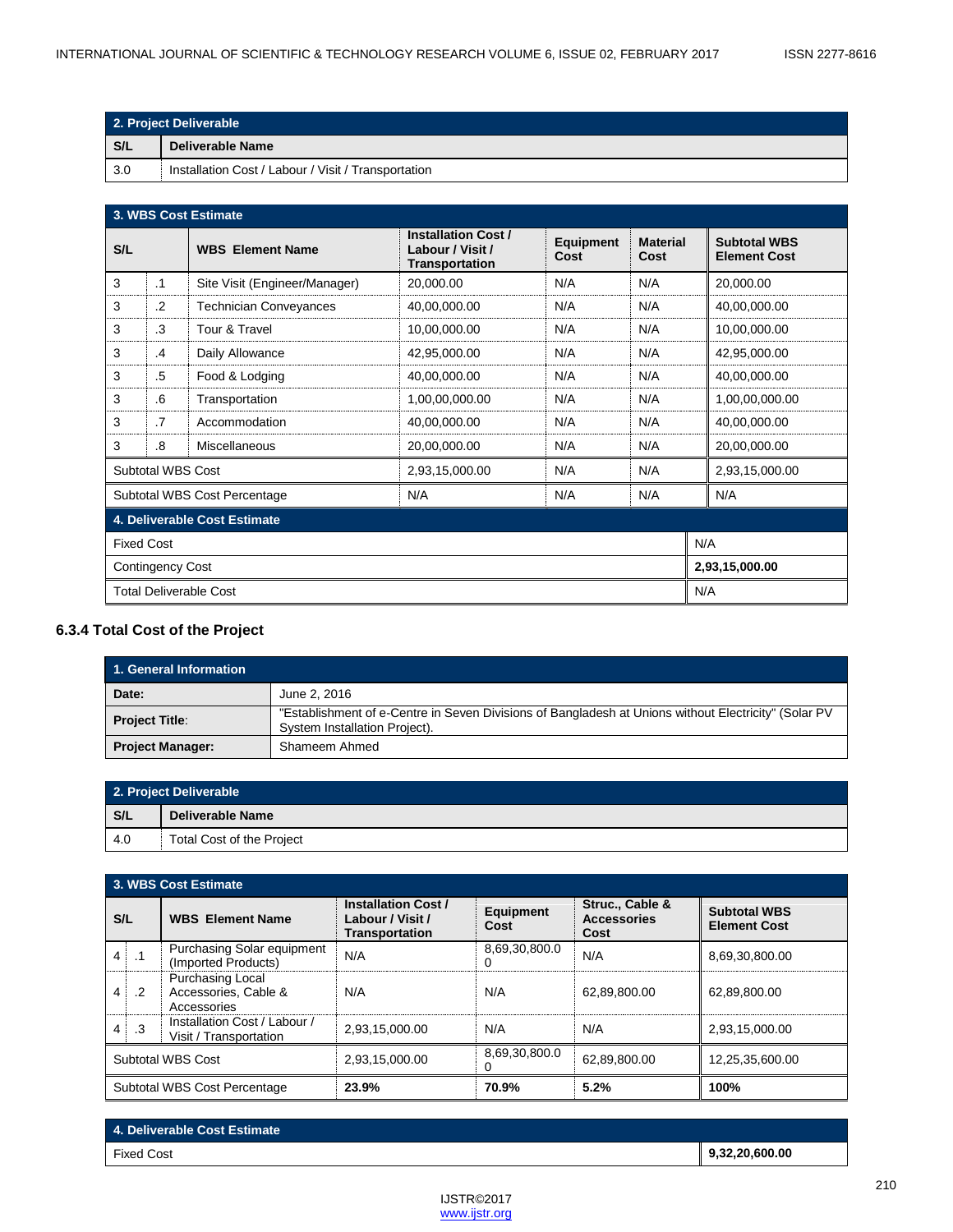| 4. Deliverable Cost Estimate |                 |  |  |
|------------------------------|-----------------|--|--|
| Contingency Cost             | 2,93,15,000.00  |  |  |
| Total Deliverable Cost       | 12,25,35,600.00 |  |  |

## **6.3.5 Project hand over**

| 1. General Information  |                                                                                                                                       |  |  |  |
|-------------------------|---------------------------------------------------------------------------------------------------------------------------------------|--|--|--|
| Date:                   | June 2, 2016                                                                                                                          |  |  |  |
| <b>Project Title:</b>   | "Establishment of e-Centre in Seven Divisions of Bangladesh at Unions without Electricity" (Solar PV<br>System Installation Project). |  |  |  |
| <b>Project Manager:</b> | Shameem Ahmed                                                                                                                         |  |  |  |

| 2. Project Deliverable |                   |  |
|------------------------|-------------------|--|
| S/L                    | Deliverable Name  |  |
| 5.0                    | Project hand over |  |

| 3. WBS Cost Estimate         |         |                                        |                |                          |                         |                                                      |
|------------------------------|---------|----------------------------------------|----------------|--------------------------|-------------------------|------------------------------------------------------|
| S/L                          |         | <b>WBS</b> Element Name                | Labour<br>Cost | <b>Equipment</b><br>Cost | <b>Material</b><br>Cost | <b>Subtotal</b><br><b>WBS</b><br><b>Element Cost</b> |
| 5                            | .1      | Testing and commissioning total system | N/A            | N/A                      | N/A                     | N/A                                                  |
| 5                            | $\cdot$ | Employee training                      | N/A            | N/A                      | N/A                     | N/A                                                  |
|                              |         |                                        |                |                          |                         |                                                      |
| Subtotal WBS Cost            |         |                                        | N/A            | N/A                      | N/A                     | N/A                                                  |
| Subtotal WBS Cost Percentage |         |                                        | N/A            | N/A                      | N/A                     | N/A                                                  |

| 4. Deliverable Cost Estimate           |       |  |
|----------------------------------------|-------|--|
| <b>Fixed Cost</b>                      | I N/A |  |
| <b>Contingency Cost</b>                | I N/A |  |
| I N/A<br><b>Total Deliverable Cost</b> |       |  |

## **6.4 QUALITY CHECKLIST**

| 1. General Information  |                                                                                                                                       |  |  |
|-------------------------|---------------------------------------------------------------------------------------------------------------------------------------|--|--|
| Date:                   | June 2, 2016                                                                                                                          |  |  |
| <b>Project Title:</b>   | "Establishment of e-Centre in Seven Divisions of Bangladesh at Unions without Electricity" (Solar PV<br>System Installation Project). |  |  |
| <b>Project Manager:</b> | Shameem Ahmed                                                                                                                         |  |  |

| 2. Project Deliverable |                                             |  |
|------------------------|---------------------------------------------|--|
| S/L                    | <b>Deliverable Name</b>                     |  |
| 1.0                    | Completion of Rajshahi Division (186 sites) |  |
| 2.0                    | Completion of sylhet Division (129 sites)   |  |
| 3.0                    | Completion of Khulna & Barisal (207 sites)  |  |
| 4.0                    | Completion of Chittagong (170 sites)        |  |
| 5.0                    | Completion of Dhaka (167 sites)             |  |
| 6.0                    | Testing and commissioning                   |  |

# **2. Quality Checklist**

**Purpose:**

Find out the quality of the product and supply the product according to the bill of quantity.

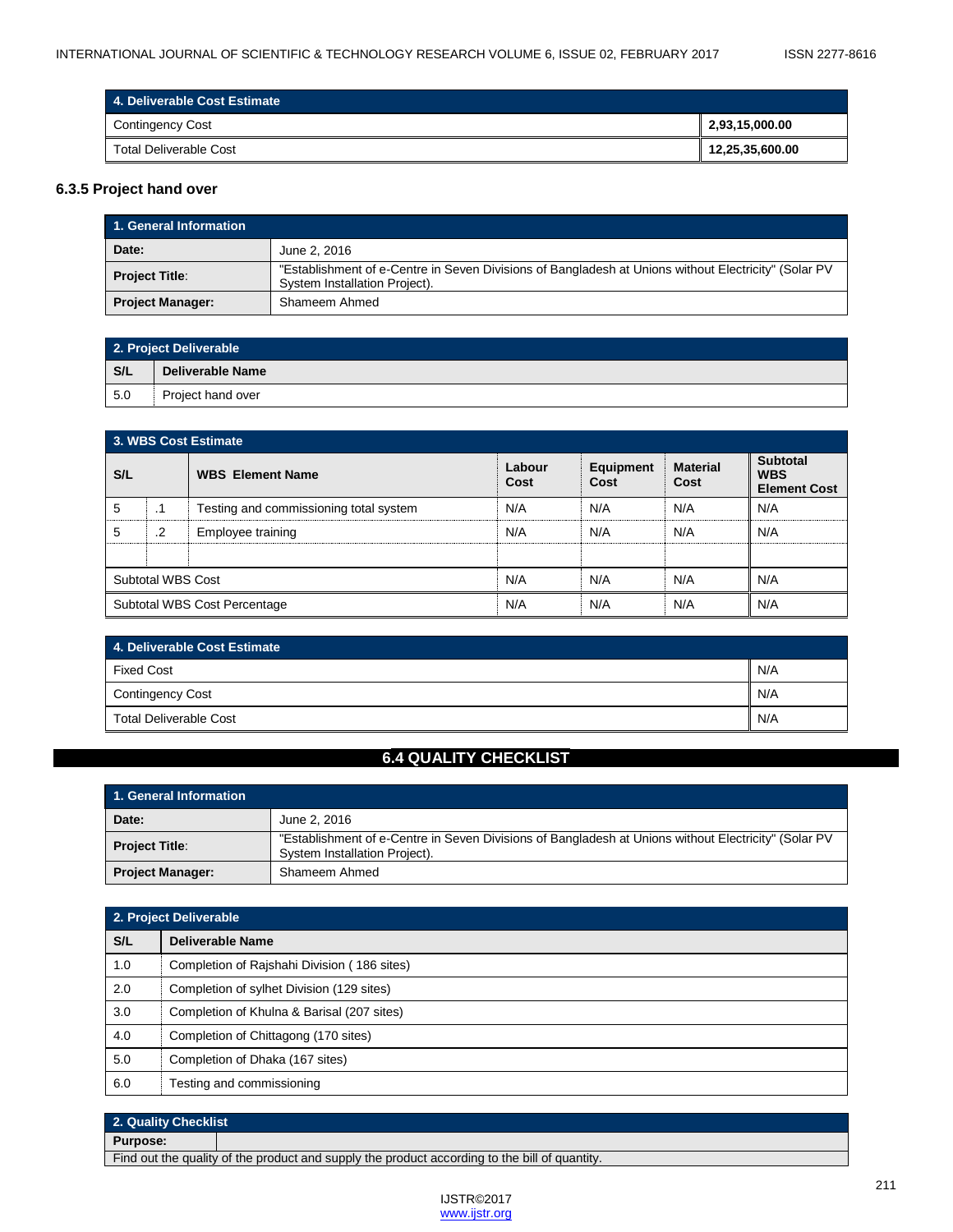| 2. Quality Checklist |                                                    |    |                          |  |  |      |  |
|----------------------|----------------------------------------------------|----|--------------------------|--|--|------|--|
|                      |                                                    |    | <b>Meets Expectation</b> |  |  |      |  |
| <b>SL</b>            | <b>Quality Checklist Item</b>                      |    | Low                      |  |  | Hiah |  |
|                      |                                                    |    |                          |  |  |      |  |
|                      | Purchasing Solar equipment (Imported Products)     |    |                          |  |  |      |  |
|                      | Purchasing Local Accessories, Cable & Accessories  |    |                          |  |  |      |  |
|                      | Installation Cost / Labor / Visit / Transportation | ΓV |                          |  |  |      |  |

| 3. Quality Checklist Agreement / Signature |                      |           |              |  |  |
|--------------------------------------------|----------------------|-----------|--------------|--|--|
|                                            |                      |           |              |  |  |
| ID                                         | Name                 | Signature | Date         |  |  |
| N/A                                        | <b>Shameem Ahmed</b> | N/A       | June 2, 2016 |  |  |
|                                            |                      |           |              |  |  |

## **6.5 PROJECT STATUS REPORT**

| 1. General Information  |                                                                                                                                       |  |  |  |
|-------------------------|---------------------------------------------------------------------------------------------------------------------------------------|--|--|--|
| Date:<br>June 2, 2016   |                                                                                                                                       |  |  |  |
| <b>Project Title:</b>   | "Establishment of e-Centre in Seven Divisions of Bangladesh at Unions without Electricity" (Solar PV<br>System Installation Project). |  |  |  |
| <b>Project Manager:</b> | Shameem Ahmed                                                                                                                         |  |  |  |

| 2. Summary     |                             |                                 |                                |                                                               |
|----------------|-----------------------------|---------------------------------|--------------------------------|---------------------------------------------------------------|
|                | <b>Overall Status:</b>      |                                 |                                |                                                               |
|                | Green<br><b>(Controlled</b> | Yellow <sup>2</sup><br>(Caution | Red <sup>3</sup><br>(Critical) | <b>Reason for Deviation</b>                                   |
| <b>Budget:</b> |                             | v                               |                                | Task is not going according to the budget & plan.             |
| Schedule:      |                             |                                 | r Y I                          | Clients have maximum critical areas keeping the work delayed. |
| Scope:         |                             | $\times$ 1                      |                                | Every scope has not completed according to the plan.          |
| Quality:       | v                           |                                 |                                | Clients have satisfied with the quality of the product.       |

| <b>Milestone</b>                            | (%)<br><b>Completion Status</b> |
|---------------------------------------------|---------------------------------|
| Completion of Rajshahi Division (186 sites) | 90%                             |
| Completion of sylhet Division (129 sites)   | 92%                             |
| Completion of Khulna & Barisal (207 sites)  | 98%                             |
| Completion of Chittagong (170 sites)        | 92%                             |
| Completion of Dhaka (167 sites)             | 90%                             |

#### **4. Accomplishments / Plans**

#### **.1 Accomplishments during this Reporting Period:**

Initially when we were starting the work of the project, at that time the installation sites list was just confusing. But Initially I and supervisor made a plan. Unfortunately we did not follow this plan. Finally sudden planning was applied by us at that moment.

#### **.2 Plans during the next Reporting Period:**

After initial situation, day by day we were observing different factors of the project and facing different problems in practically and running for solving without project management knowledge at that moment.

#### **.3 What went well during this Reporting Period:**

The working environment was not bad. Team work was quite well. But the maximum selected sites were in remote areas. That's why sometimes it was very difficult to install the solar systems.

#### **.4 What did not go well during this Reporting Period:**

Working time was not good because we have to work on holy days, often at night as well as we did not have enough time to pick up the project immediately.

#### **5. Controls**

#### .1 Issue Statuses:

Clients were satisfied with the solar systems as those are very much effective for e-Centres. The working standard was standard level and nicely organized that has done beyond the clients expectations.

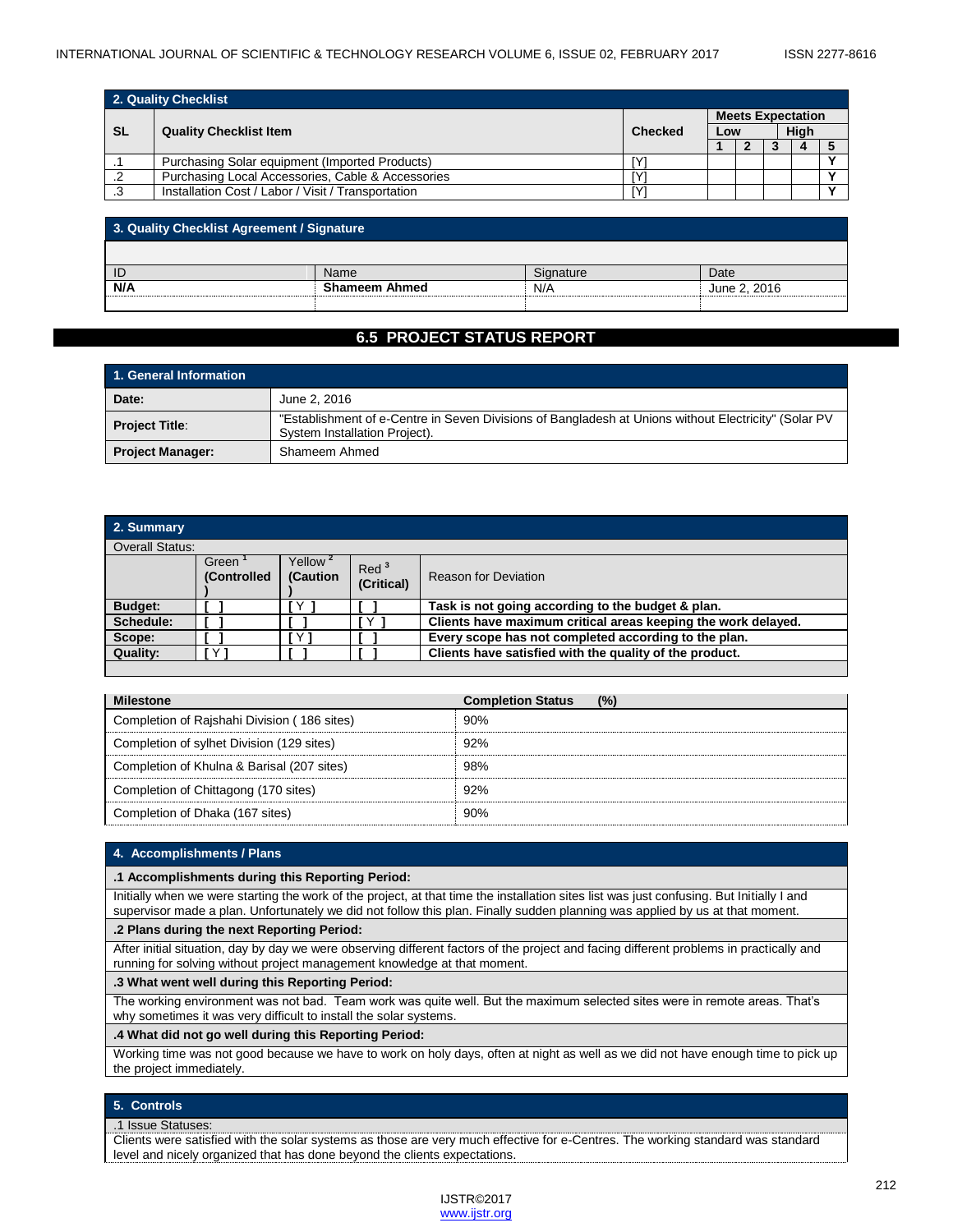| .2 Recommendations:                                                                                                             |
|---------------------------------------------------------------------------------------------------------------------------------|
| There were some very remote areas to reach in there.                                                                            |
| Some unions have not union complex building; it is a major barrier for solar system installations of this project.              |
| Faced solar panels installation space unavailability.                                                                           |
| Needed more expert technician and Engineers for this project.                                                                   |
| .3 Project Change:                                                                                                              |
| The project has not changed any project schedule during the working period except we faced transport, environmental, local,     |
| disaster etc. problems.                                                                                                         |
| .4 Comments:                                                                                                                    |
| The project has completed within the budget but very much nearly of the company budget, with in the standard quality parameters |
| but failed to complete within the time limit.                                                                                   |

## **VII. Findings**

#### **Findings of the Study:**

- 1) The project has completed nearly according to their estimated budget.
- 2) The project has maintained all the standard of quality parameters.
- 3) The project has not done within the time frame because of some imported equipment were entered in our country delaying and some selected sites are in very remote and rural areas. Another thing is unavailability of union complex building is in many unions; in that case we can't install solar systems in some of those selected sites.
- 4) The project has completed supplying of equipment as per Bill of Quantities.
- 5) The project has completed after installing of equipment as per specific Bill of Quantity.
- 6) The project has completed after testing and commissioning of the total systems supplied by as per Bill of Quantity in Division wise.
- 7) After completing the project, several times BCC and InGen arranged training for UISE.
- 8) There was not enough space to setup solar panels in some of selected sites.
- 9) As the project is under in deferent union praised offices so the project can't run continuously because sometimes concern persons were not available or holyday nobody in there, etc.
- 10) Solar energy now-a-days is very much popular in rural or remote areas where electricity is not available. And the e-Centers are successfully established.

# **VIII. Recommendations & Conclusion**

#### **Recommendations**

- 1) The project team should practice the project schedule network diagram to unearth the critical paths of the project. It will help them to find certain areas for special monitoring and discover the time frame available to get to the bottom of it.
- 2) The project team should apply contingency planning and budgeting activities through a formal approach in their project management system. It will lend them a hand to face the uncertain situation.
- 3) The project team has to be more watchful about maintaining communication with other partners. Proper communication is the first requirement to be successful in any project. They have to make the partners answerable to them through formal proceedings in future.
- 4) The organization should exercise risk management system to identify the potential risks and threats. They should introduce proper format to track the threats and eliminate them in priority basis. It will assist them to be proactive to handle the risks.
- 5) The project team should include resource management in their management activities. It will help them to allocate the resources in a proper way and make the work process straightforward.
- 6) The organizations should practice risk management system to identify the potential risk and threats. They should introduce proper format to track the threats and eliminate them in priority basis. It will assist them to be proactive to handle the risk.
- 7) The organizations should practice proper project planning for a project.

## **Conclusion**

Establishment of e-Centre at Unions without Electricity of BCC solar project is the solar History's largest project in Bangladesh. Under the government contract with InGen Technology limited supplied and installed the total 1800KW for Rural Ins fracture development under digital Bangladesh program to run the e- Centre in different union parishads. The study monitored the project and tried to evaluate the introduction process, execution and effectiveness of project management concepts in BCC Solar project. But actually the management of InGen Technology Ltd did not properly follow the project management processes. In that case we faced lot of problems when project was running. Not only during installation time but also the servicing period, it is making and creating lots of problems. On the whole, this research came across the implementation of practical project in the BCC Solar project in 1800 KW establishment of e-Centre. The study also told a set of recommendations for InGen Technology Limited to perform following project management processes and establish a prolific step for the organizations working in this sector.

## **REFERENCE**

- [1]. Anderson, Erin and Barton A. Weitz (1986), "Make or Buy Decisions: Vertical Integration and Marketing Productivity," Sloan Management Review, (Spring), 3-19.
- [2]. Belch Gorge E., Belch Michael A. (2014); "Advertising and Promotion", 6<sup>th</sup> Edition, Prentiec Hall, USA